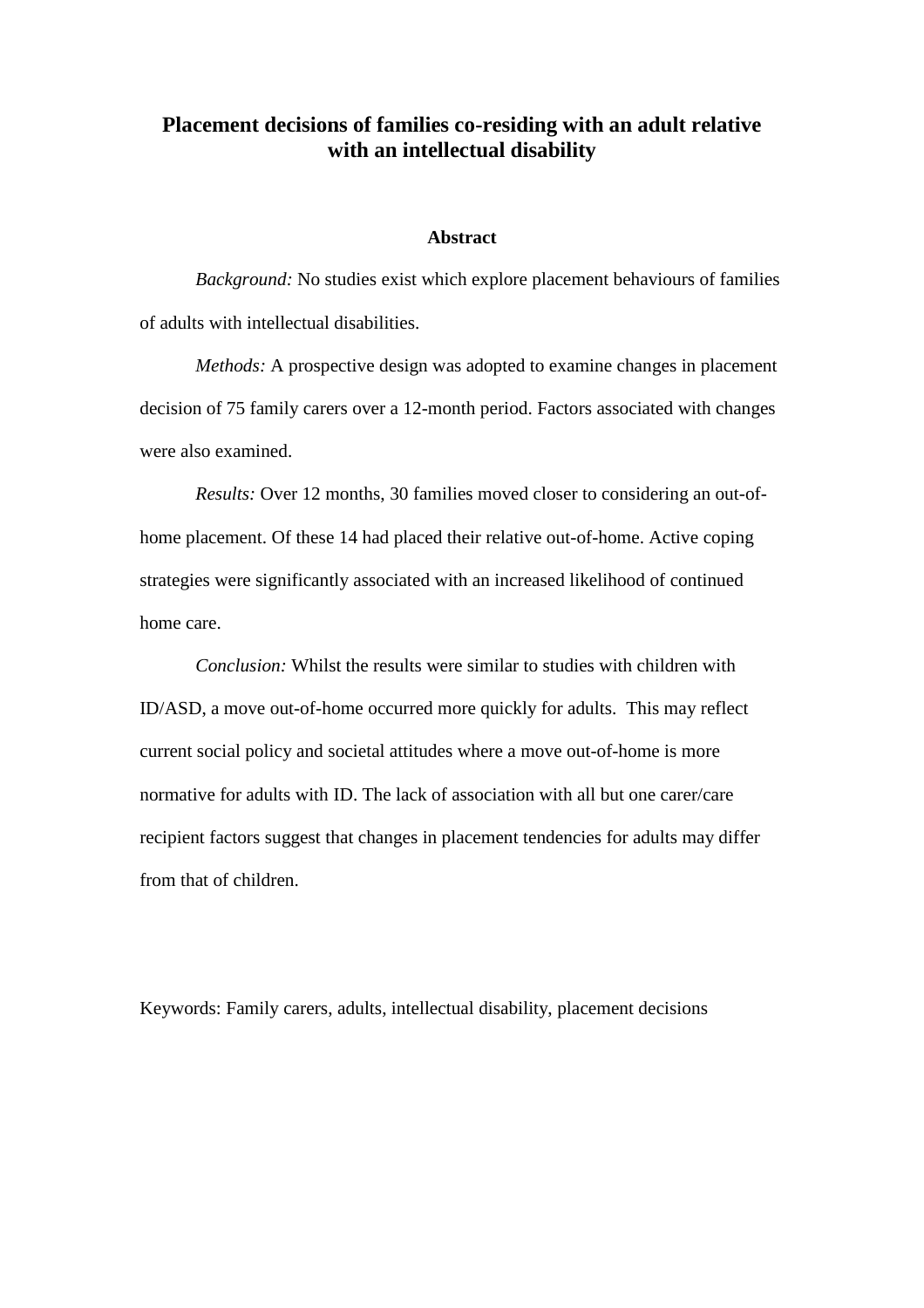A growing body of empirical evidence exists that explores factors associated with the relinquishment of care of a relative with an intellectual disability (ID) by family carers (Chiu & Hung, 2006; McConkey, Kelly, Mannan, & Graig, 2011; McConnell, Savage, Breitkreuz, & Sobsey, 2016; Nankervis, Rosewarne, & Vassos, 2011; Taggart, Truesdale-Kennedy, Ryan, & McConkey, 2012). Factors include those related to carers and families, and relatives with an ID. Nankervis and Rosewarne (2011) found that factors associated with adult relatives' characteristics included the individual having higher support needs, challenging behaviours which had worsened with age, together with care provision becoming more difficult as a relative had become physically bigger and heavier in adulthood. Family carer characteristics included caregiver stress, exhaustion, depression, lone parent status and caregivers own ageing, ill health or even death. Families also reported resorting to relinquishment of care as a strategy for gaining an out-of-home placement. Families' desire for a 'normal life' for both themselves and their adult relative was another factor. Much of the same evidence was reported by Grey, Griffith, Totsika and Hastings (2015) when exploring families' experiences of seeking out-of-home accommodation for their adult relative. Increasing care demands co-occur with parents getting older and experiencing a decline in their own physical health which can served to increased motivation to seek an out-of-home placement (Grey et al., 2015). McConnoll et al. (2016) found age to be a predictor of placement propensity, with families whose children were between the ages of 13-18 being more likely to pursue an out-of-home placement, than those with younger children. Availability of appropriate resources such as flexible work hours was associated with sustained family care.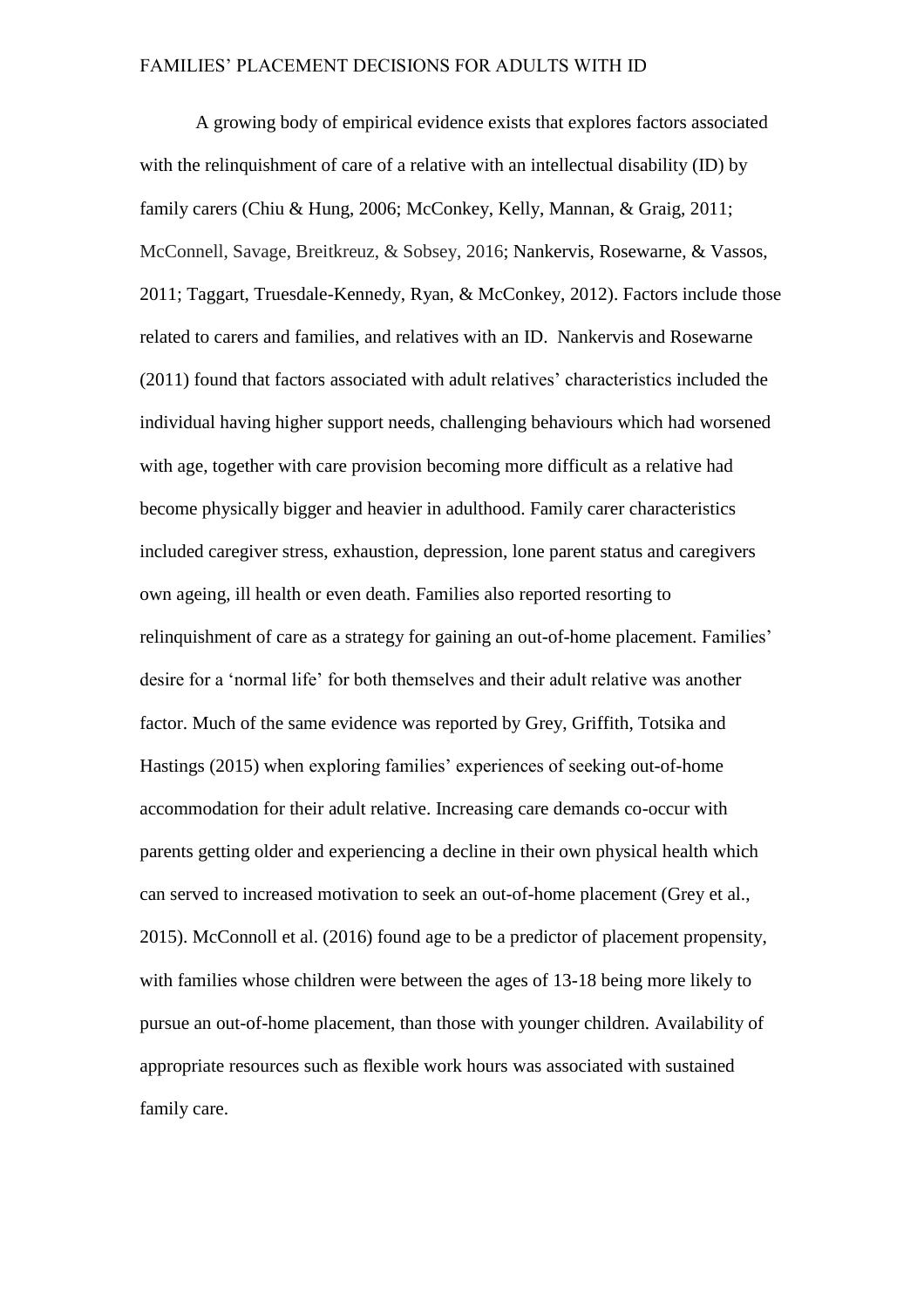Barrier to successful out-of-home transition included the lack of available housing and continuous offers of inappropriate placements which potentially put relatives at risk. Examples include housing situated in areas deemed unsafe by the police and a female relative being offered a placement shared with an older male (Grey et al., 2015). Universal Credit, a means tested benefit paid directly to people on low income, was introduced into the UK as part of the Welfare Reforms Act (2013) to consolidate a number of separate benefits into one payment. This has resulted in the abolishment of the benefits including the Severe Disability Premium (SDP). This has been estimated to leave those previously in receipt of this payment with a deficit of approximately £1500 per annum (Royston & Rodrigues, 2012). Universal Credit has also resulted in landlords, who would previously have received direct payment of rent from local government housing departments, being reluctant to offer tenancies to receipients due to soaring rent arrears (Simcock, 2018). With the dearth of available housing to adults with ID (Mencap, 2012), relinquishment of care is likely to put pressure on limited places. It would therefore seem expedient to explore methods of predicting potential demand upon already scarce services.

Over two decades ago, Blacher (1990) developed a theory to explain the processes which families pass through prior to moving or 'placing' their child with ID out-of-home. Blacher proposed that placement decisions do not occur as one-off discrete events but are cognitive processes characterised by six sequential hierarchical decision making and behavioural stages (see table 2 and measures section). These stages are also reflective of families' ethos towards care provision which intrinsitcally influence these behaviours. Adopting a prospective design to test this theory, Blacher examined the ongoing cognitive and behavioural processes of 84 families of children aged 3 to 8 years with severe ID. Results showed little or no change for families who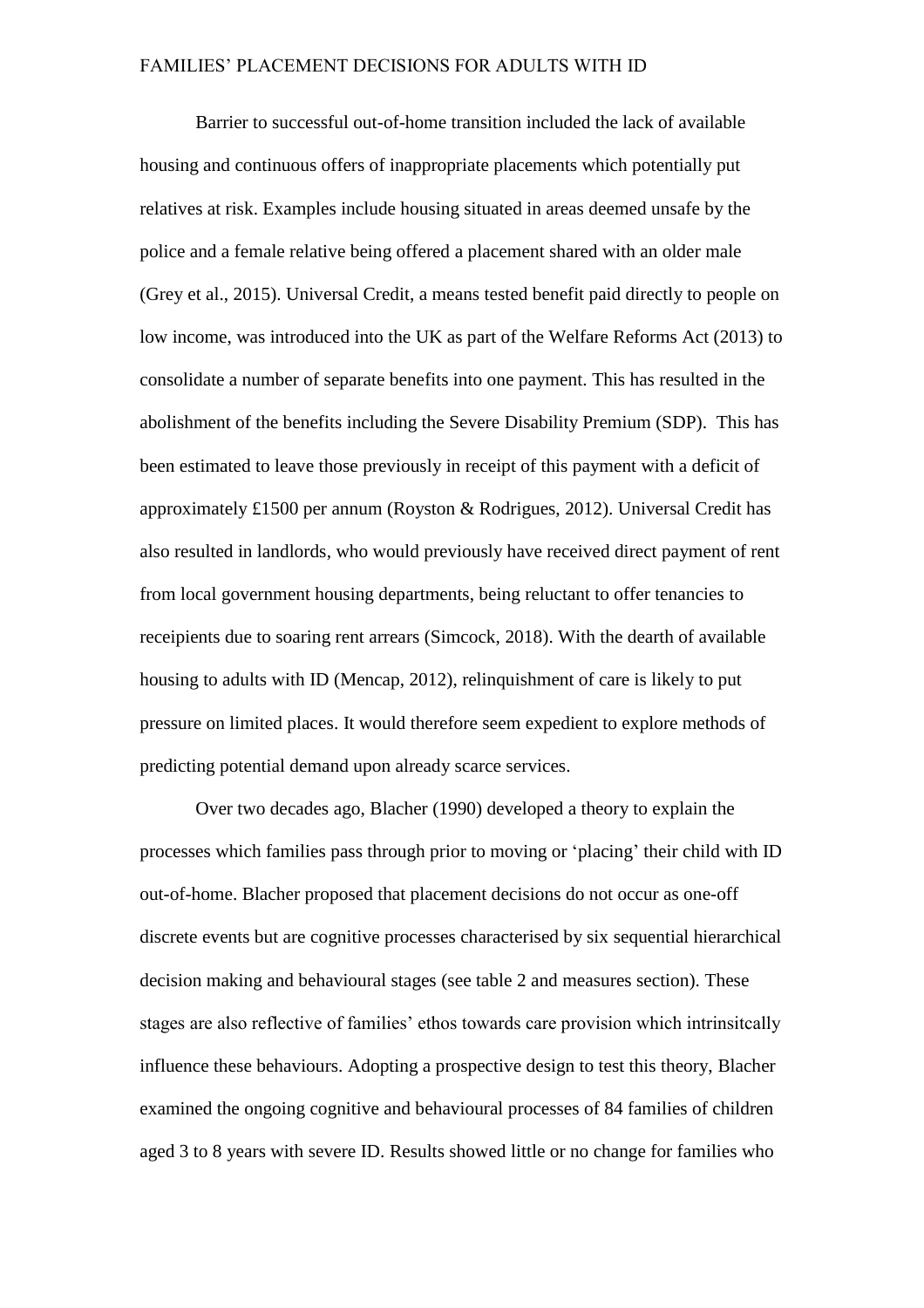were initially at the earlier stages of placement thinking (stages 1-3 on the Placement Tendency Index, PTI) over the three-year study period. However, strong relationships were found between families who had initially reached further stages of the placement process (stage 4 and 5) and the subsequent occurrence of an out-of-home placement. Blacher called these latter stages "the point of no return", due to the seemingly inevitable move towards a placement once families had reached these stages of decision making.

Support for Blacher's placement tendency theory and the predictive properties of the PTI, come from both retrospective (Blacher & Baker, 1994; Llewellyn, Dunn, Fante, Turnbull, & Grace, 1999) and prospective, longitudinal studies of families with young children (Blacher & Hanneman, 1993; Hanneman & Blacher; 1998; Llewellyn et al., 2003; Llewellyn, McConnell, Thompson, & Whybrow, 2005) and adolescents/young adults (McIntyre, Blacher, & Baker, 2002) with severe or profound ID and children with autistic spectrum disorder (ASD)/pervasive developmental disorders (Perry & Black, 2006).

Whilst previous studies exploring families' placement tendencies have been extensive in their breadth and depth, to our knowledge, no studies have explored the dynamics of placement tendencies and factors associated with changes in these tendencies of families of adults with a wide spectrum of support needs (see Table 1). Whilst McIntyre et al. (2002) explored placement tendencies of parents of young adults with ID, they focused on the period between adolescence and adulthood (16 and 25 year of age). Many of their study sample were still attending educational institutions. Adolescence is characterised by issues specific to this developmental period such as biological change and a striving for greater autonomy (Crockett & Crouter, 2014). Therefore factors affecting placement decisions of families of older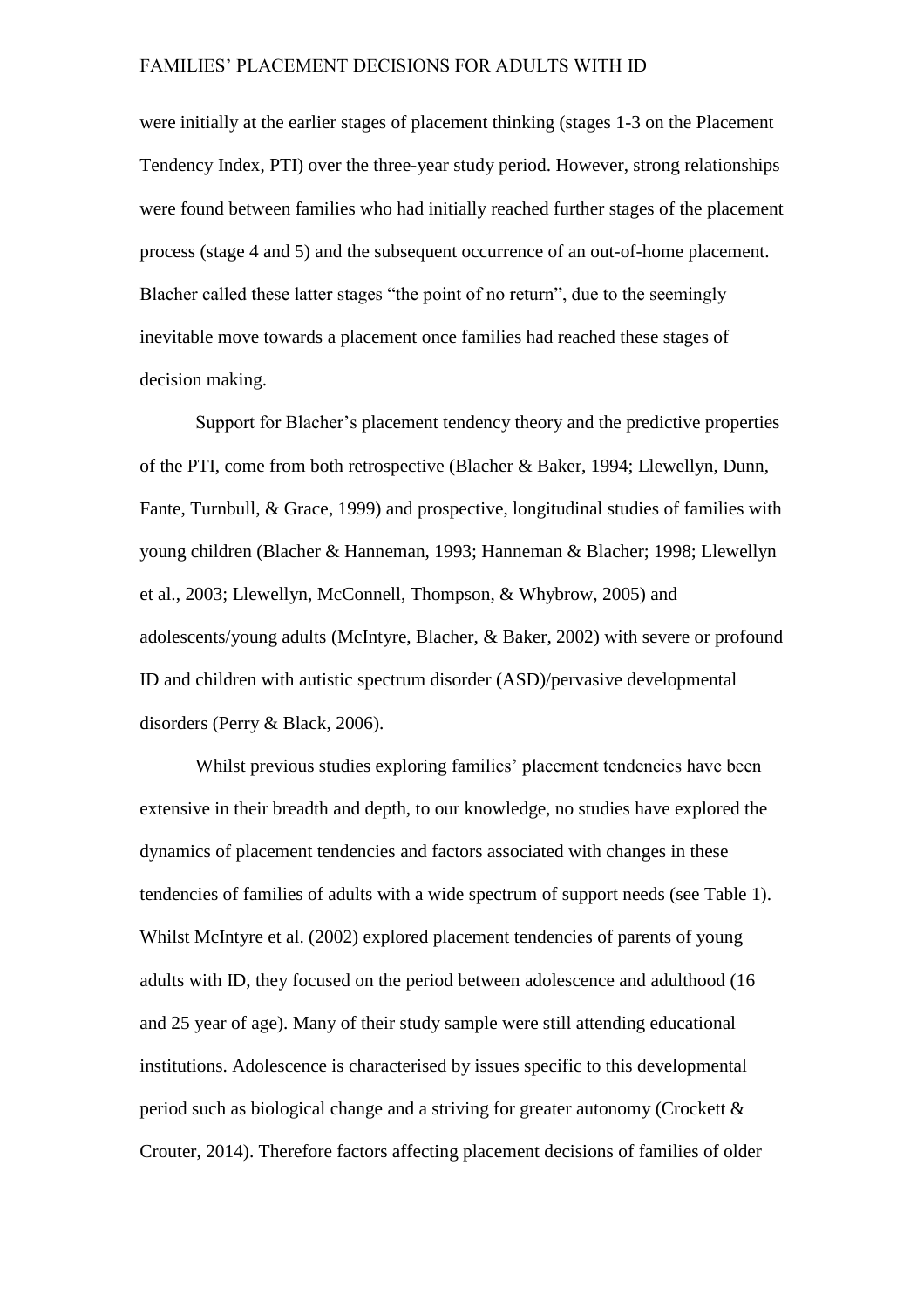adults may differ especially given the differences in the contemporary social and policy context within which care is provided in Western societies. Families and adults with ID are now afforded greater aspirations towards independence which, in principle, are increasingly gaining normative status (Department of Health, 2001, 2009; United Nations, 2006; Welsh Assembly Government, 2007). The placement of a child either with or without a disability out-of-home is considered less usual and is often prompted by adverse family circumstances (Ehrle & Green, 2002; Slayter & Springer, 2011). Finally, previous studies exploring the predictive properties of the PTI have all taken place outside of the UK, with much of the research occurring sometime ago. The aim of this study is therefore, to

a) examine changes in the placement tendencies of families of adults with ID over a 12-month period using the PTI in a contemporary and novel context.

b) identify whether earlier social, demographic, or psychological characteristics of the family or the adult with ID are associated with changes on the PTI.

#### **Method**

A prospective design was adopted to explore placement decisions of family carers who co-reside with an adult relative with ID over a 12-month period. It follows up on an original cross-sectional study examining the health and well-being of family carers of adults with ID (Grey, Totsika, & Hastings, 2018). Participants from the original study were asked to indicate their agreement to be contacted by researchers for potential inclusion in the follow up study 12 months subsequent to completion of a batch of questionnaires at Time 1. Placement Tendency scores were measured at Time 1 and Time 2. The criteria for inclusion in this study required participants to be English or Welsh speaking and the main carer for an adult relative aged 18 years or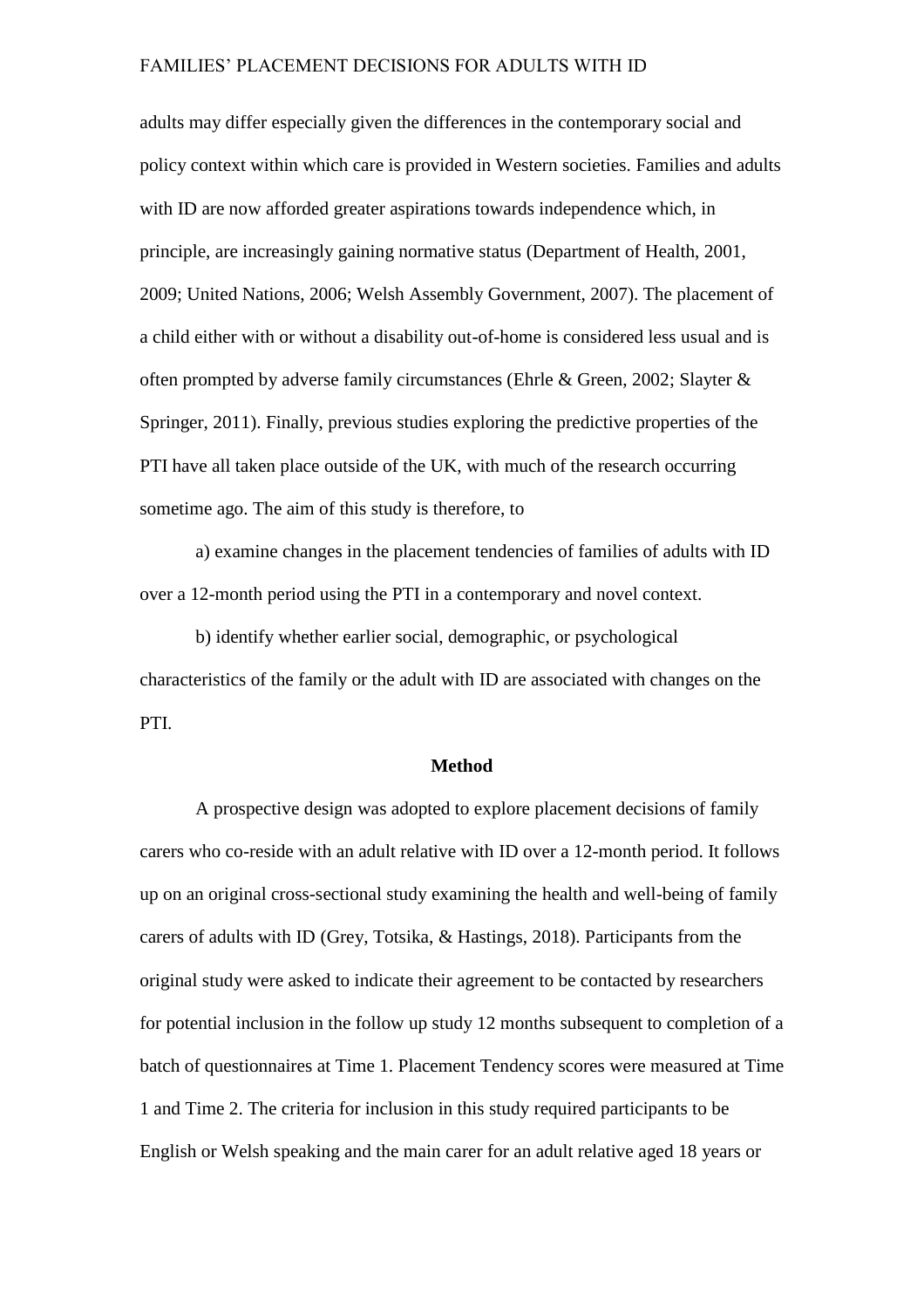over who was, at Time 1 living in the family home.

# **Participants**

All measures included were chosen for their ease of completion and suitability in an online or postal survey. At Time 1, participants completed a demographic questionnaire specifically designed for the current study, together with a batch of other measures which included the PTI (see measures section).

**Carer characteristics.** Of 110 family carers at Time 1, 105 families agree to be contacted at Time 2. The final number of participants who completed and returned PTI questionnaires at Time 2 was  $N = 75$ . Although the majority of carers answered all questions, percentages are shown based on the total number of people who responded to each question. Carers' ages ranged from 36 to 86 years ( $M = 61.36$ ) years;  $SD = 10.15$ ). See Table 1 for full demographic information.

**Adult relative characteristics.** Adult relatives ages ranged from 18-67 years  $(M = 36.18, SD = 11.99)$  with the majority (61.3%) being male. Five variables indicated whether adult relatives had additional support needs i.e. 1) 'is able to speak/sign 30 words or more' (reverse scored), 2) 'has visual or hearing impairment', 3) 'is continent during the day time and/or night time' (reverse scored), 4) 'currently has epileptic seizure' and 5) 'needs support at meal times'. A composite support needs variable was created with scores ranging from 0-5, with higher scores representing higher support needs. (See Table 1).

**-------------------------------------------**Insert Table 1 here------------------------------------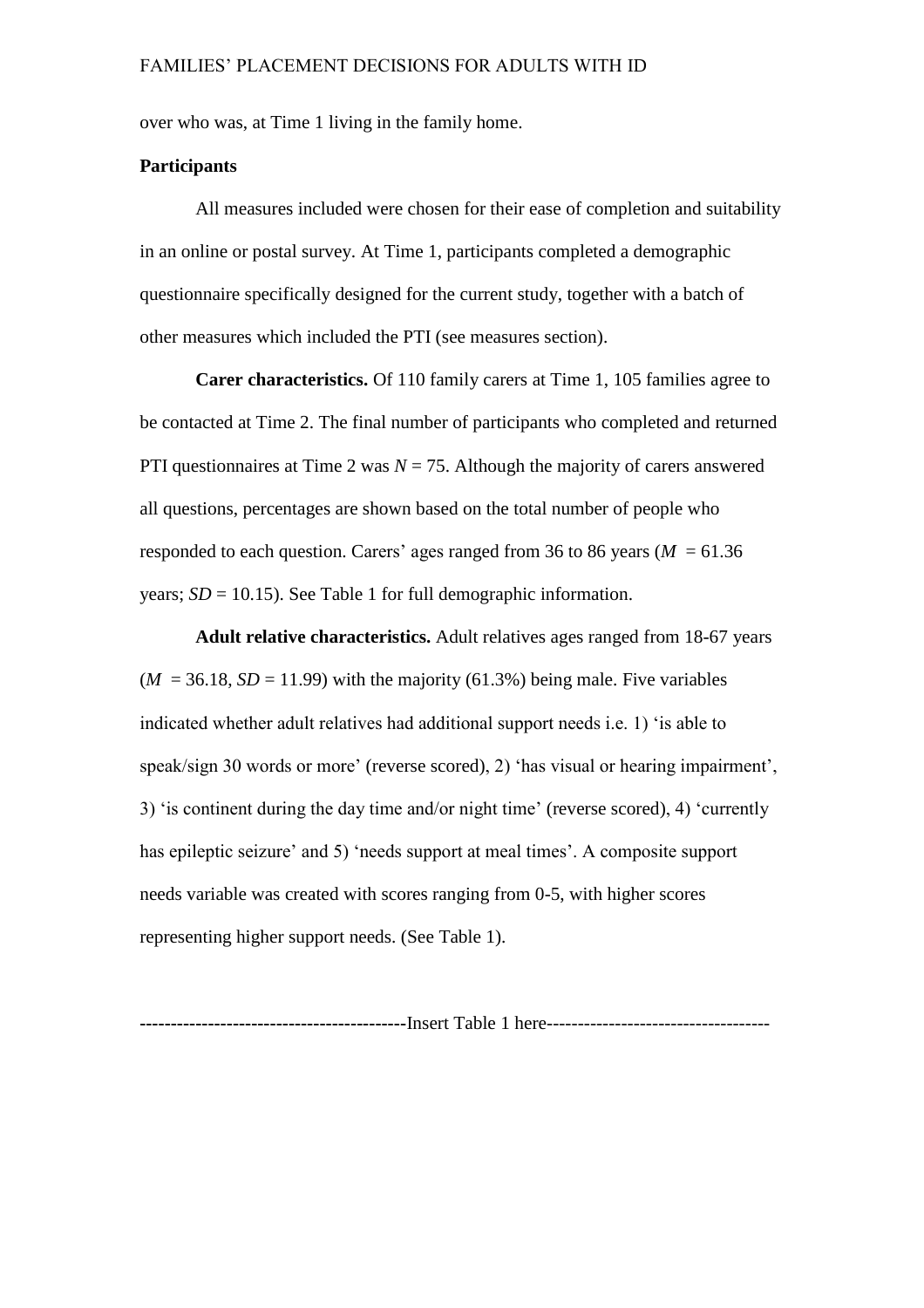#### **Measures**

All measures including the PTI were completed at Time 1 of the study. The PTI was the only measure subsequently re-administered at Time 2 for the prospective follow-up study. All predictor variables used in the current study were created from data collected at Time 1.

**Placement tendency of families.** The Placement Tendency Index (PTI, Blacher, 1990) is a single item measured on a six-point scale that assesses thoughts and actions regarding out-of-home placement of a relative. Placement tendency decisions are assessed on stages 1 to 5, with 6 indicating an actual move out-of-home has occurred (see Table 2). Theoretcially no family can achieve a higher stage without having first passed through earlier stages. The original wording was changed to reflect a UK context with the word 'placement' being substituted by the word 'accommodation' and stage 6 'we have placed our child' being substituted for 'our son/daughter has moved out of our home'.

**Socio-economic position (SEP).** The household composition variable was weighted in accordance with the OECD-modified equivalence scale (Office for National Statistics, 2013) to create a new single variable weighted to account for household composition. A second single variable was calculated from the mean of the weekly family household income. This new weekly income variable was then divided by the equivalised household composition variable to create a new single household income variable which has been adjusted to take account of household size and composition

Postal code information was linked to geographical areas for each of the UK countries and used to estimate area deprivation using Indices of Multiple Deprivation.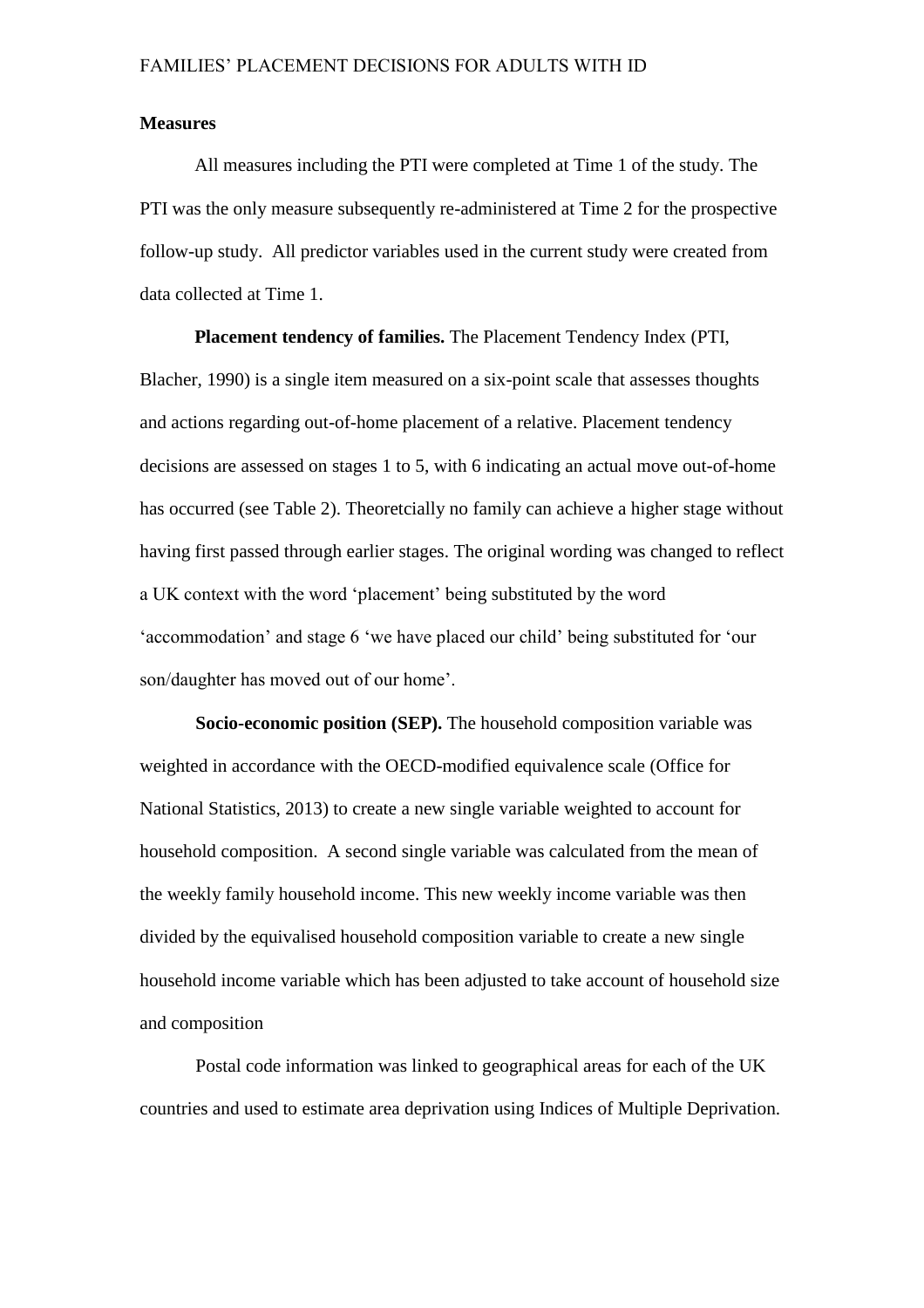A dichotomous variable was created indicating whether carers were living in one of the 20% most deprived neighbourhoods.

**Family resources.** The Family Resources Scales (FRS, Dunst & Leet, 1986, 1987) comprises 30 items rated on a six-point Likert scale, measuring the extent to which resources for families are adequately met (e.g., basic necessities such as food and shelter, and less essential resources such as family holidays). This scale was analysed both as a total score and, separately included as part of the family SEP composite variables, to indicate family hardship. Two of the subscales which indicated material hardship ('necessities and health' and 'physical necessities and shelter') were summed to create a single interval 'material resources' variable with scores ranging from 0 to 60. The summed scores of the 'material resources' variable were subsequently split at the median (median score  $=$  49), to form a single dichotomous 'hardship' variable indicating to what extent resources were adequately met. Thirty five (46.7%) carers felt that access to resources were not adequate to meet their families' needs.

A composite variable indicating families' socio-economic position (SEP) was created using five indicators: area deprivation (IMD), hardship, carers' employment status, educational status and income poverty. The SEP composite scores ranged from 0 to 5, with higher scores representing higher SEP.

**Carer's health related quality of life (HQoL).** Carers' HQoL was measured by the EQ-5D-3L (EuroQol Group, 1990). EQ-5D-3L is a generic measure of HQoL which includes a descriptive system (EQ-5D) and a visual analogue scale (EQ-VAS). The descriptive scale enables participants to self-classify health states along five dimensions (mobility, self-care, usual activities, pain/discomfort and anxiety/depression). The descriptive system is measured at ordinal level with each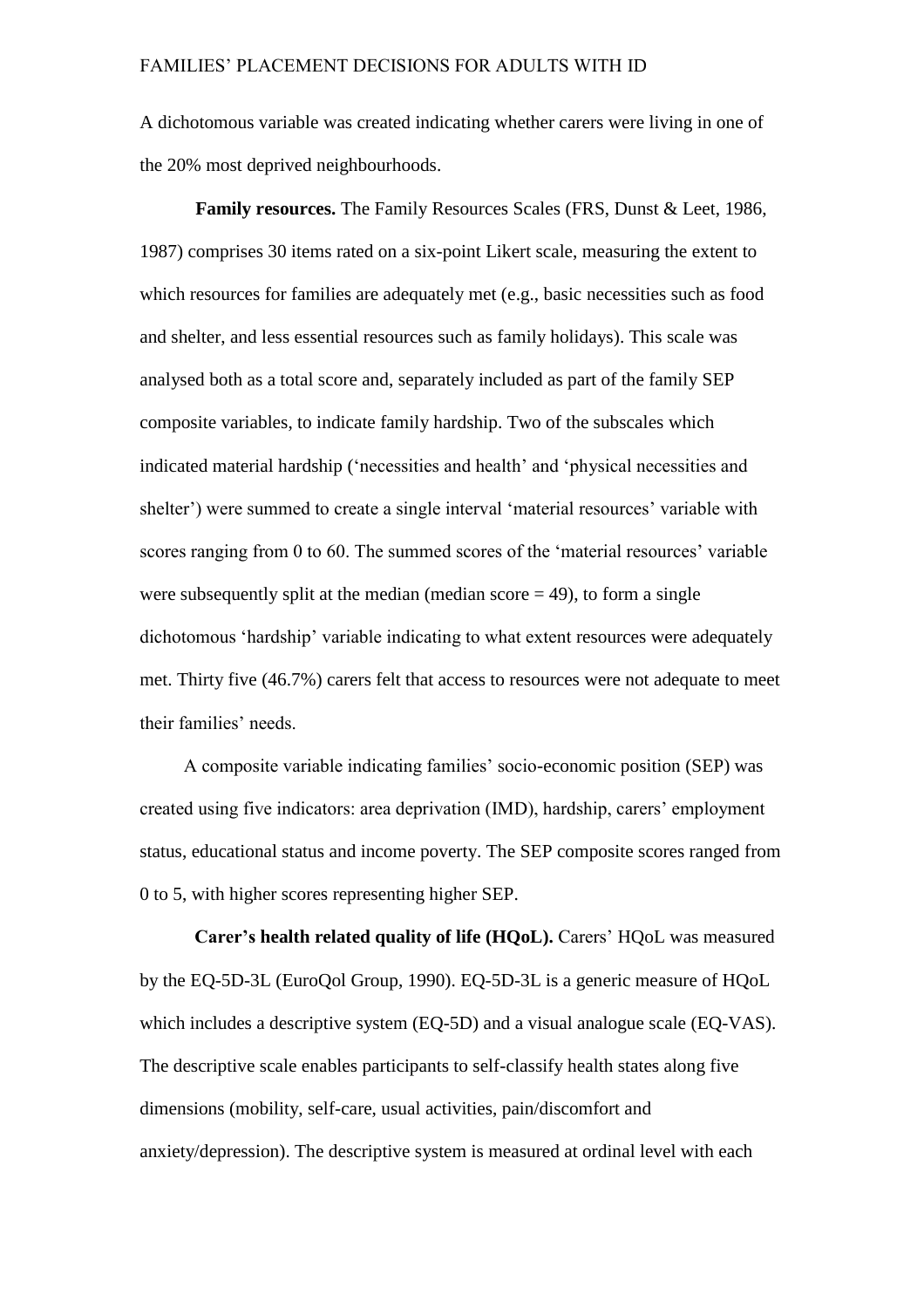dimension being at 3 levels, 'no problems', 'some problems' and 'extreme problems'. Higher scores indicate lower levels of health in a particular dimension of health. The descriptive system has the potential of defining a total of 243 health states.

The EQ-VAS is a 20 cm visual analogue scale on which respondents rate their subjective general health state on the date of completion. The scale ranges from 0 (worst imaginable health state) to 100 (best imaginable health state).

**Care recipient's health related quality of life.** HQoL of adult relatives was measured by the EQ-5D-3L, Proxy version 2 (EuroQol Group, 1990). This measure is made up of the same two page measure as the self-completed EQ-5D, with both the descriptive and VAS measures included. The proxy version requires 'the proxy' to rate how he/she thinks the care recipient would rate his/her own HQoL.

**Family stress.** The Questionnaire on Resources and Stress – short form (QRS-F: Friedrich, Greenburg & Crnic, 1983), Parent and Family Problem Sub-scale 7-item version (Griffith et al., 2011) was used. The QRS-F is a self-report questionnaire which measures general stress related to caring for a family member with a disability or chronic illness. The total score for this measure is 7, with higher scores reflecting higher levels of family stress.

**Family support.** The Family Support Scale (FSS; Dunst, Jenkins, & Trivette, 1984) is a self-report measure comprising 19-items designed to assess potential sources of support available to family carers and the degree of perceived helpfulness.

**Family coping.** The Family Crisis Oriented Personal Scale (F-Copes; McCubbin, Olson, & Larsen, 1981) consists of 30 statements presented on a 5-point Likert scale designed to measure both problem focused and passive coping strategies adopted by families in times of crisis. Variables were summed to create a single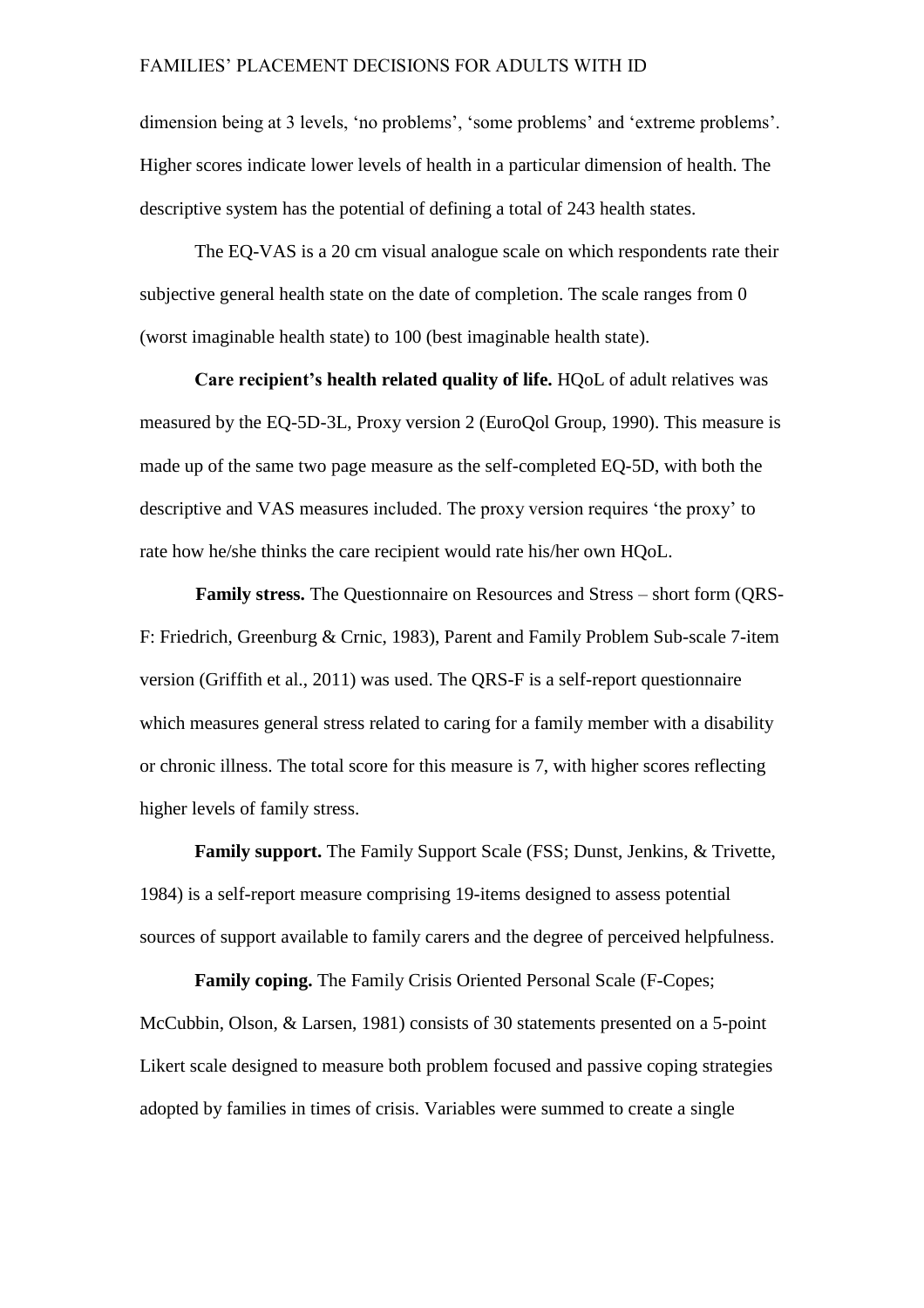variable for coping strategies with scores ranging from 30-150. Higher scores indicate more active coping strategies.

**Carer distress.** The Kessler 6 (K6, Kessler et al., 2002) is a 6-item scale measuring non-specific psychological distress over a past 30 day period. Respondents rate 6-items presented on a 5-point Likert scale scored to reflect how often they experienced negative feelings. The maximum score is 24, where higher scores indicate greater levels of carer distress. The K6 was also transformed into a dichotomous variable using the score of 13 or above to categorise carers who were at risk of serious mental illness (SMI).

**Carer burden.** The Zarit Burden Index, 12-items (ZBI; Bédard, Molloy, Squire, Dubois, Lever, & O'Donnell, 2001). The abridged 12-item, self-report index has been developed from the original 29-item scale (Zarit, Reever, & Bach-Peterson, 1980) designed to measure subjective caregiving burden. Each item is rated on a 5 point scale. Question 9 ('Do you feel you have lost control of your life since x's condition?') was omitted from the current study, as this related to the onset of a condition in later life such as Alzheimer's disease. The maximum score of the 11 questions was therefore 44, with higher scores indicating higher levels of burden. (See Grey, Totsika, & Hastings, 2018 for full details of measures).

# **Procedure**

The study protocol was approved by the Research Ethics and Governance Committee at Bangor University in the UK. Participants were recruited through statutory and voluntary organisations who circulated a recruitment advertisement to their members and service users via email, websites and newsletters. Social media (e.g., Twitter and Facebook, on-line fora) were also used to distribute information about the study. Of the 110 participants at Time 1, 105 consented to be followed up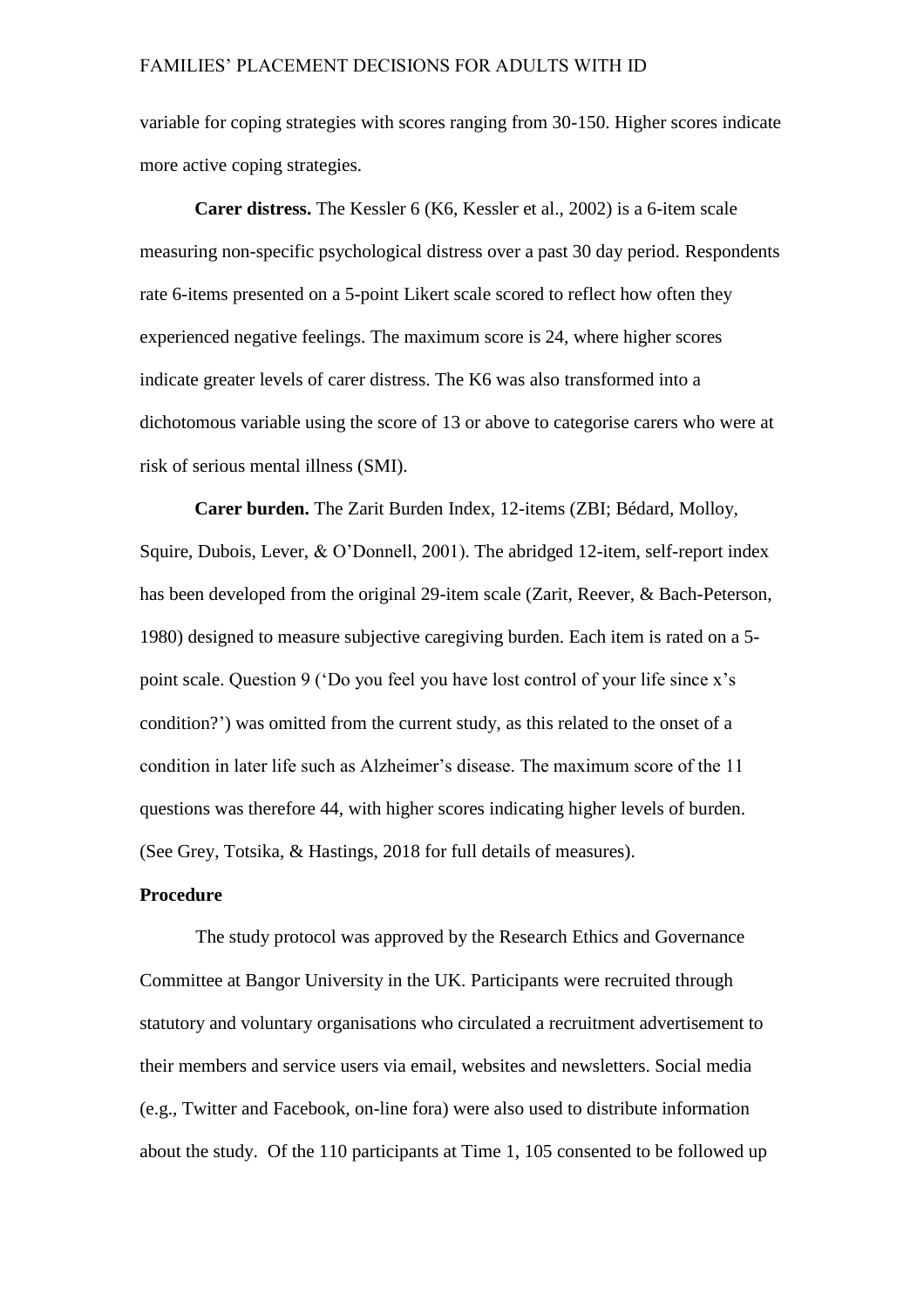12 months later. Seventy five returned the completed PTI which resulted in an overall participant retention rate of 71%.

## **Results**

To answer the first question of whether changes occurred in families' placement decision between Time 1 and Time 2, an initial examination of scores at both time points was undertaken (Table 2).

---------------------------------------Insert Table 2 here------------------------------------------

In the 12-month period, families' placement tendency scores did change:

 **Increases in PTI scores:** Thirty families (40%) showed an increase in scores, indicating a moved closer to considering an out-of-home placement. Twentyfour (almost 32%) of these families had moved forwards only one step on the PTI. A one step increase in PTI scores resulted in 10 of these families moving their relative out-of-home at Time 2 and seven progressing to the more serious stages of considering out-of-home accommodation for their relative (i.e., stages 4 or stage 5).

In total 14 of the 75 families (almost 19%) had moved their relative out-ofhome at Time 2 (score 6). Consistent with Blacher's theory, 10 of these families (mentioned above) were at stage 5 of the PTI, the additional family was at stage 4. Inconsistent with Blacher's theory, three of the 14 families were only in the early stages (1 and 2) of placement thinking at Time 1. Blacher's original placement tendency theory proposes that placement decisions are hierarchical and that theoretically no person could achieve any step on the PTI without having first passed through a previous sequential stage. According to Blacher's theories, families recording lower scores on the PTI would not be expected to have placed their son or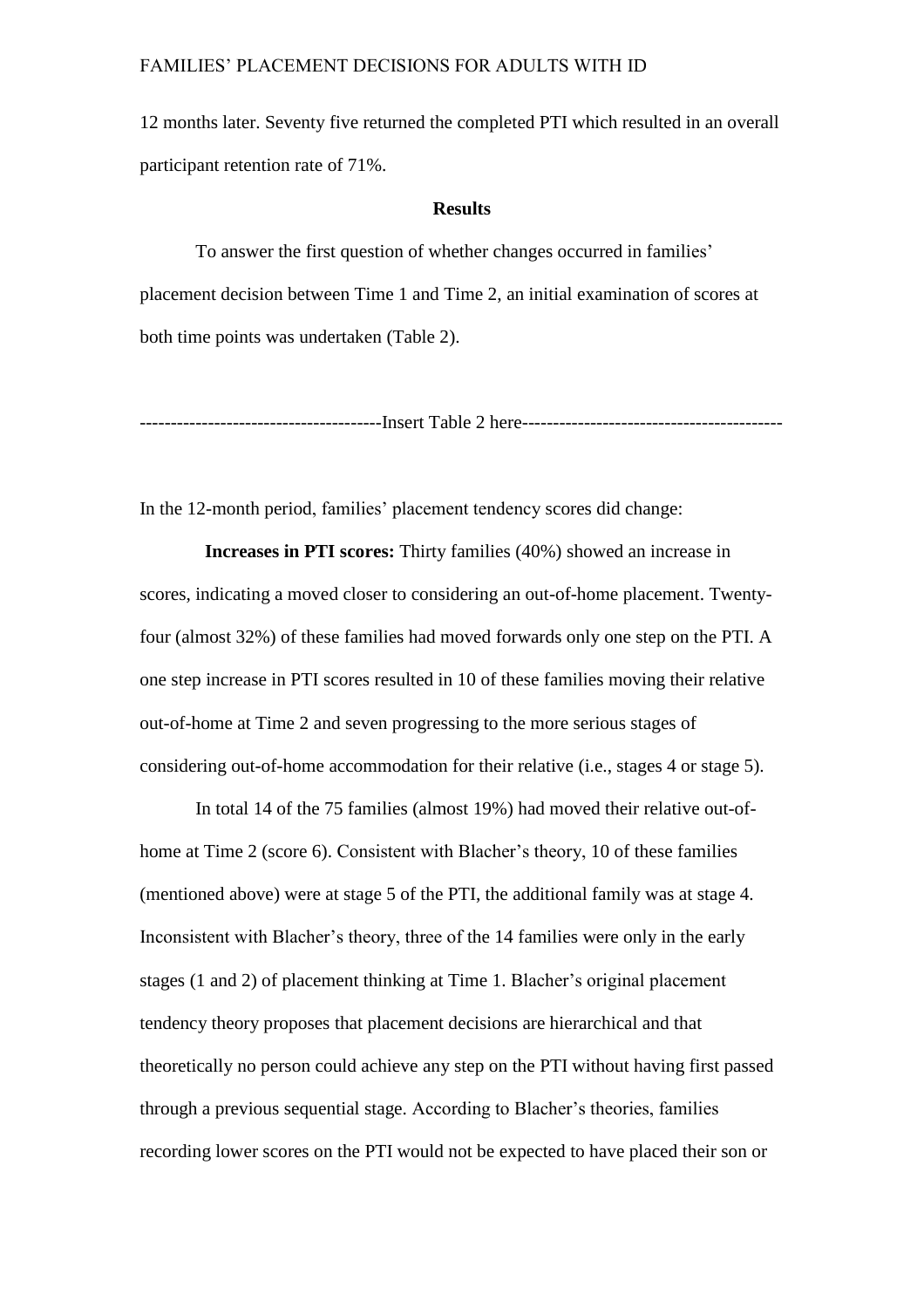daughter out-of-home at Time 2. The current findings may, however, be the result of families' responding to a sudden change of circumstances such as a 'crisis' situation where continued home care was no longer feasible (Blacher & Hanneman, 1993). Crisis placements would explain the absence of planning or preparation prior to a placement occurring (Crettenden & Wright, 2014). Additionally, an unexpected opportunity for their son or daughter to live more independently may also explain this result (Llewellyn et al., 2003). Whilst these seemingly abrupt placement behaviours do not follow the predicted behavioural patterns of placement tendency theory and may appear to bear little relationship to carers' initial placement intentions as captured by the PTI, Blacher does make the point that the decision to look for out-ofhome accommodation is complex. Initial intentions recorded by families of 'never having thought about out-of-home accommodation', may not necessarily rule out some less tangible thoughts towards placement which have not explicitly been expressed or recorded on the PTI by families.

**Decreases in PTI scores:** Fourteen families' scores (almost 19%) decreased, demonstrating a move away from considering an out-of-home placement. Unexpectedly, eight of these families were at the later stages of placement thinking at Time 1. Whilst half of these families had only moved one stage backwards, the other half had moved from stage 4 or 5 to the earlier stages on the Index indicating an extreme decline in placement thinking. Whilst this represents only a small number of families, this is in contrast with Blacher's theory which posits that once families have reached the latter stages of placement thinking (stage 4 and above), a move away from favouring a placement was unlikely. Descriptive data shows that six of these eight families reported high levels of family stress at Time 1. Whilst we can only speculate as to the reason for this decline in favouring an out-of-home placement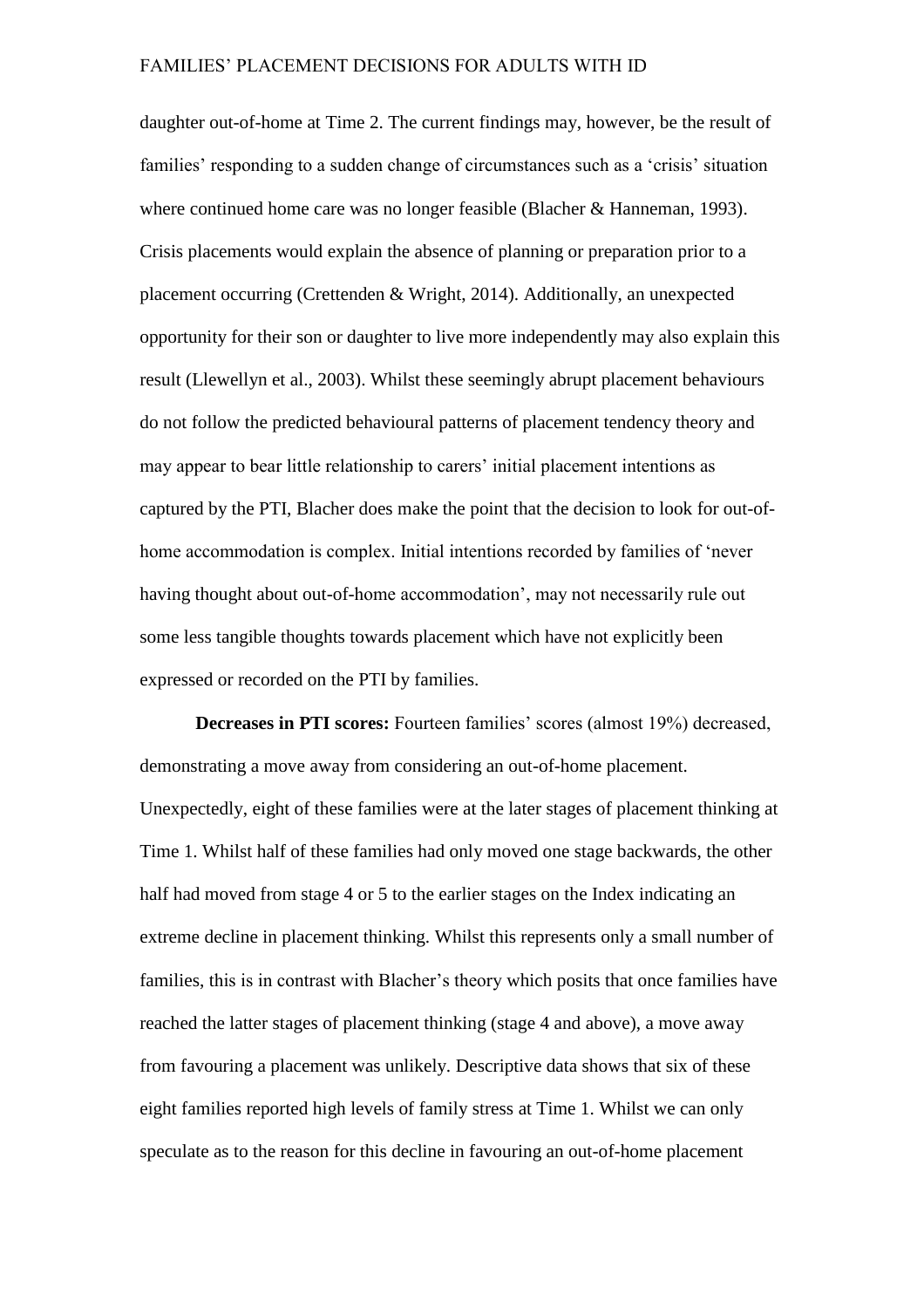having only collected predictive data at Time 1, changes in family circumstance during the 12 months may have enabled continued home care. Collecting more predictive data at Time 2 could help with an understanding of these changes in behaviour.

**No changes in PTI scores:** Of the 75 families taking part in this study, 31 (41%) demonstrated no change in their PTI scores at Time 2.

To answer the second research question exploring factors associated with changes in families' placement decisions occurring between Times 1 and 2, we created two new dichotomous outcome variables using the PTI scores from Time 1 and Time 2, as below:

- 1) No change/moved backwards (*N* 45, 60%) vs moved forwards (*N* 30, 40%) on the PTI.
- 2) Living at home (*N* 61, 81.3%) versus moved out of home (*N* 14, 18.7%) at Time 2.

In order to examine independent factors which may increase the likelihood of the observed events occurring (i.e., a move forwards on the PTI, closer to more serious consideration of an out-of-home placement and a move out of home) without the presence of other possible confounding factors, we first regressed the two outcome variables in logistic regression models on single indicators of carer characteristics, adult relatives' characteristics and family characteristics (see Table 1).

The total coping score was the only variable which was significantly associated with relatives remaining at home at Time 2 of the study ( $OR = 0.95$ , ( $95\%$ ) CI 0.91-0.98),  $p = .01$ ). This indicates that carers who adopt more proactive or problem focused coping strategies were more likely to continue providing home care to their relative at Time 2. No other predictor variables were significantly associated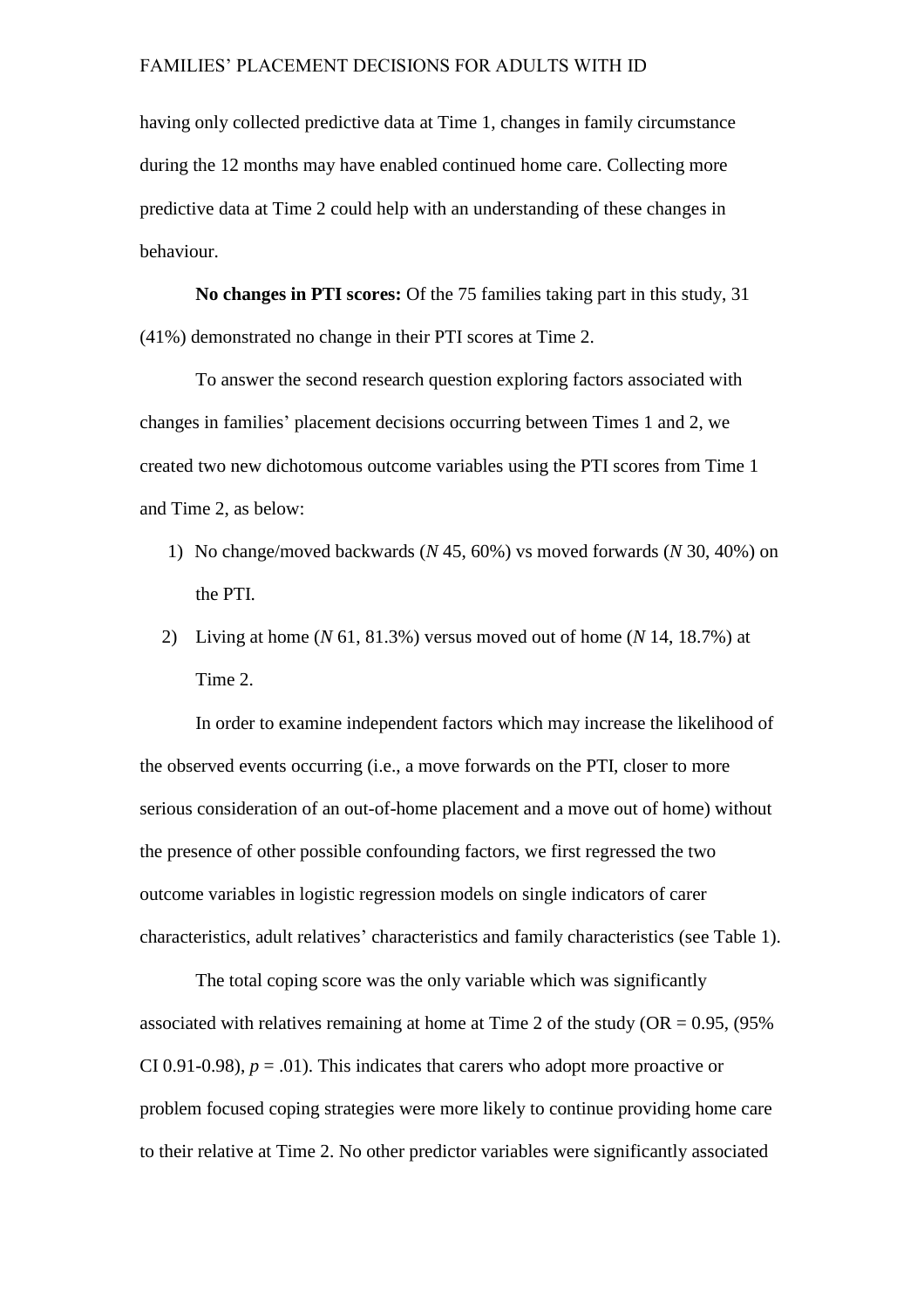with either outcome variable at Time 2 (Full details of regression analyses can be obtained from lead author). Exploration of these associations in multivariate models was not undertaken due to the lack of significant finding and wide CIs for most of the ORs in univariate analyses.

## **Discussion**

A prospective design was adopted to examine potential changes in the placement tendencies of family carers of adults with ID over a 12-month period and assess factors associated with these changes. To our knowledge, this is the first study to explore the placement tendencies of family carers of adults with ID. The study is also the first to explore the predictive properties of the PTI in any population in a contemporary policy context in the UK.

Descriptive data showed that changes in the placement tendencies of families' of adults with ID, on the whole, showed similarities in patterns found in previous studies with children with severe ID and/or autism conducted in North America (Blacher, 1990; Blacher & Hanneman, 1993; Hanneman & Blacher, 1998; McIntyre et al., 2002; Perry & Black, 2006) and Australia (Llewellyn et al., 2005). Consistent with previous evidence and lending some support to the predictive capacity of the PTI, the majority of families who had placed their relative out-of-home by Time 2 were at the later stages of placement thinking at Time 1. The small inconsistencies found for three families whose relative had moved out-of-home at T2 although initially in the earliest stages of placement thinking at Time 1, were consistent with the occurrence of a 'crisis' (Blacher & Hanneman, 1993; Crettenden & Wright, 2014; Perry & Black, 2006) or 'opportunity' placement (Llewellyn et al., 2003). The accelerated placement may, therefore, have occurred due to unforeseen circumstances (e.g. carers' inability to continue care) or the sudden availability of out-of-home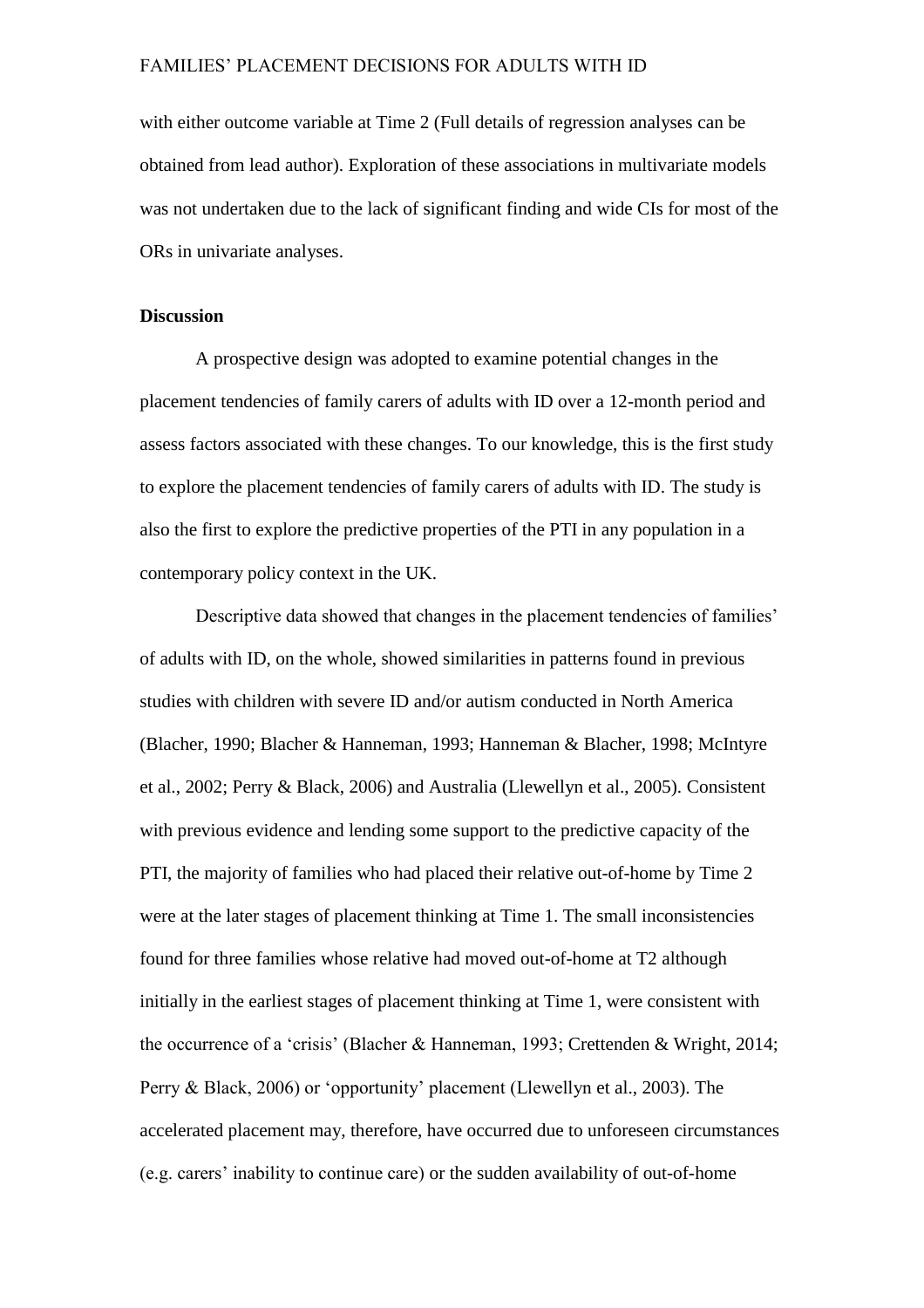accommodation arising, as opposed to planned actions or previous placement intentions. Whilst obvious caution is needed in interpreting the results for such a small number of families, it may, however, suggest that not all placement decisions for adults occur as the result of families' passing through sequential behavioural stages. Factors influencing accelerated placement may fail to be picked up when administering the PTI over a time period of 12 months. Also, the placement tendency model may not necessarily account for changes in external factors (e.g. the availability of suitable out-of-home housing) that may accelerate or change the course of parental behaviour.

A lack of appropriate accommodation for adults with ID and/or families finding some form of adaption which enables continue home care (Blacher & Hanneman, 1993; Grey et al., 2018; McConnoll et al., 2016) may also explain this declining pattern of placement seeking behaviours subsequent to reaching the enquiry stages (Department of Health, 2011; Grey et al., 2015; 2012; Perry & Black, 2006). Inter-family disagreement or ambivalence towards an out-of-home placement for a relative has also been found to influence this changing pattern of behaviour, a factor which was not measured in the current research (Blacher & Hanneman, 1993). Future research should, therefore, consider the inclusion of whole family attitudes towards placement as an influence on subsequent placement behaviours.

The current study showed a more rapid rate of out-of-home placement for adults with ID than demonstrated in previous longitudinal studies of children with severe ID (Blacher, 1990, Blacher & Hanneman, 1993; Hanneman, & Blacher, 1998). Perry and Black (2006) found a similar discrepancy in rate of placement of a sample which included a small number of young adults with ASD. This discrepancy may be reflective of differences in current social policy, care and societal attitudes to placing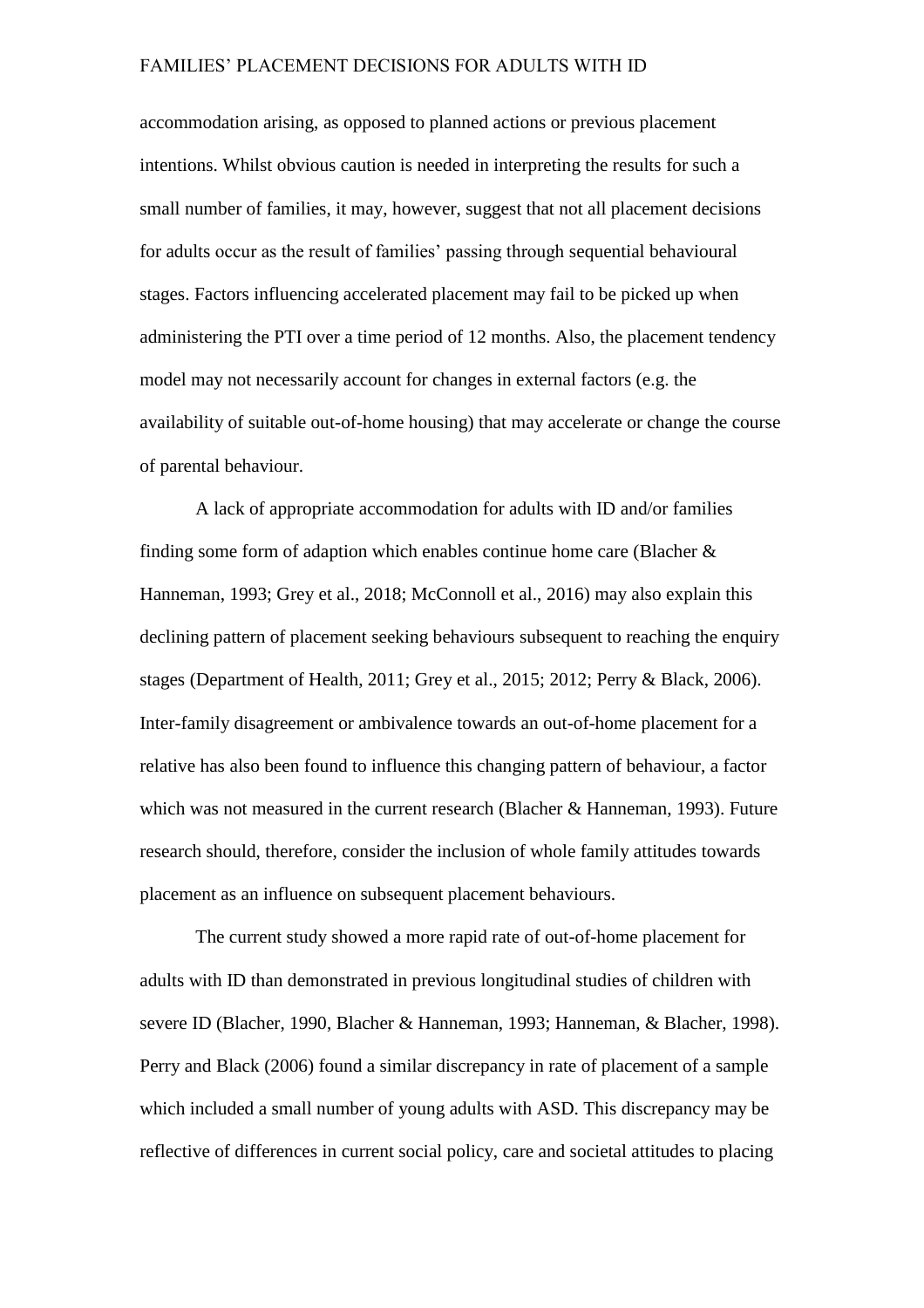an adult as opposed to a child, out-of-home (United Nation, 2006; Welsh Assembly Government, 2007). Whilst the dearth of appropriate housing creates a barrier to successful out-of-home placements (Grey et al., 2015; Mencap, 2012), nevertheless, the right of adults with an ID to live independently remains an aspiration (Department of Health, 2001, 2009; United Nations, 2006). The placement of a child out-of-home, even those with disabilities, is a more traumatic experience, often prompted by adverse family circumstances (Ehrle & Green, 2002; Slayter & Springer, 2011).

An exploration of unadjusted ORs as predictors of the likelihood of families moving closer to a placement at Time 2, revealed only coping as a significant predictor of families favouring continued home care. This finding is consistent with previous evidence that suggests carers who are better adapted to coping with providing care for a relative with ID, are less likely to favour out-of-home placement (Grey et al., 2018; Hanneman & Blacher, 1998). Coping strategies have consistently been associated with better adjustment to the caregiving role, which, in turn buffers negative impacts upon carers' and family well-being (Grey et al., 2018; Llewellyn, McConnell, Gething, Cant, & Kendig, 2010; Peer & Hillman, 2012). The lack of significant associations for the remaining predictors may be a result of the small sample size reducing measurement precision and inflating some of the CIs. Recruitment of larger samples may go some way to addressing these problems.

#### **Implications for policy and practice**

Whilst there are obvious limitations on the generalisability of the findings of the present study due, in part to the small sample size and self-selected nature of participants, gaining a better understanding of the patterns of placement behaviours of families' of adults with ID and early indicators of the number of families who may be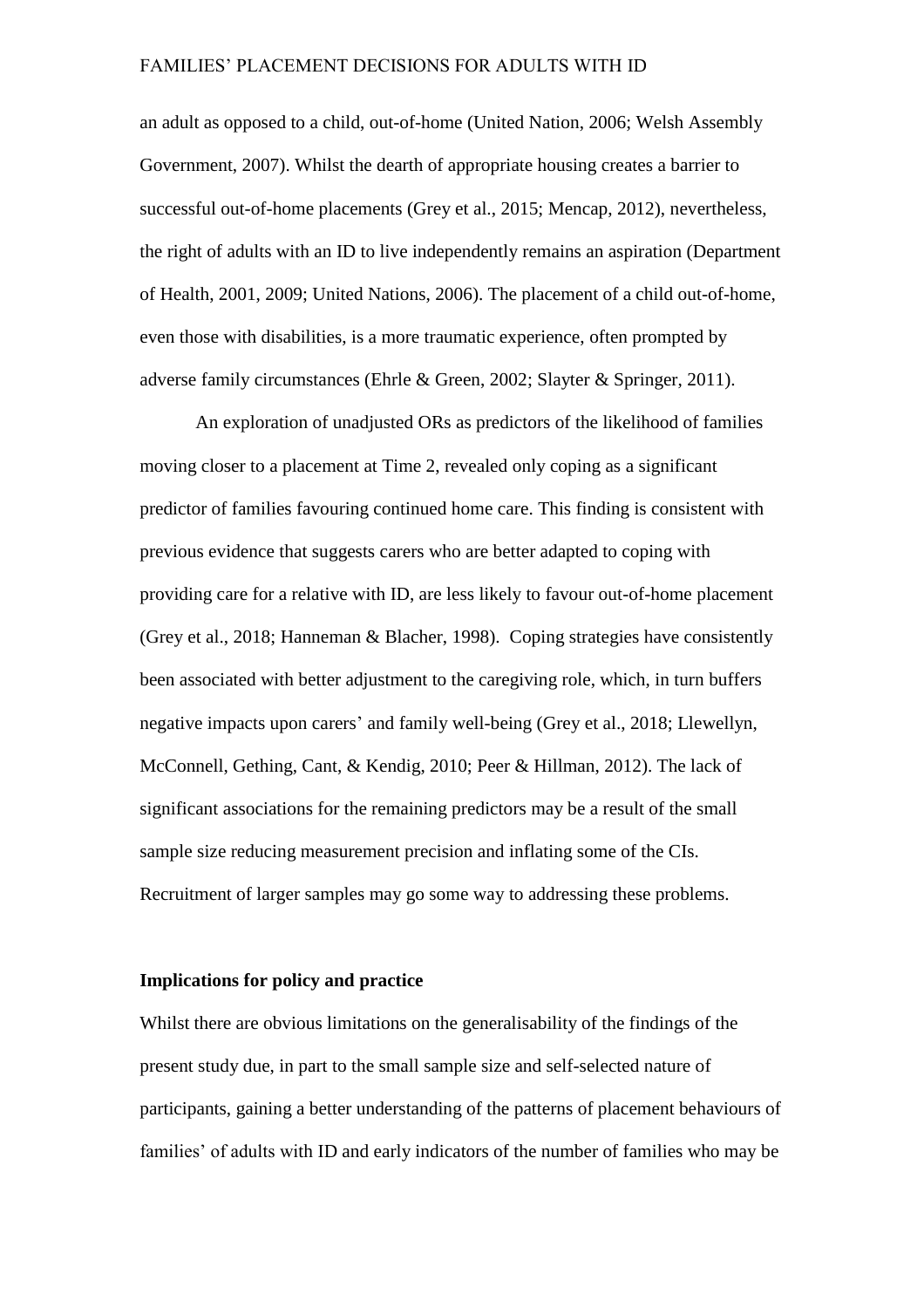moving closer to seeking out-of-home accommodation, could have the potential to assist with future service planning for both housing and support service providers. This is of particular importance with the current lack suitable accommodation together with the challenges posed by the re-organisation of the benefit system in the UK. More large scale, longitudinal research is, however, needed exploring variables which better predict families' decisions to relinquish care of a relative with ID. Additionally, the security of tenancy agreements for adults with ID should also be explored.

Whilst we still do not know what factors are associated with families being more or less likely to place their adult relative out-of-home, the suggested association of carer adaption and continued home care highlight the need to make widely available family support services that can support families in their ongoing role as carers. This is especially relevant due to the current lack of appropriate accommodation for adults with ID and in the light of shrinking social care budgets.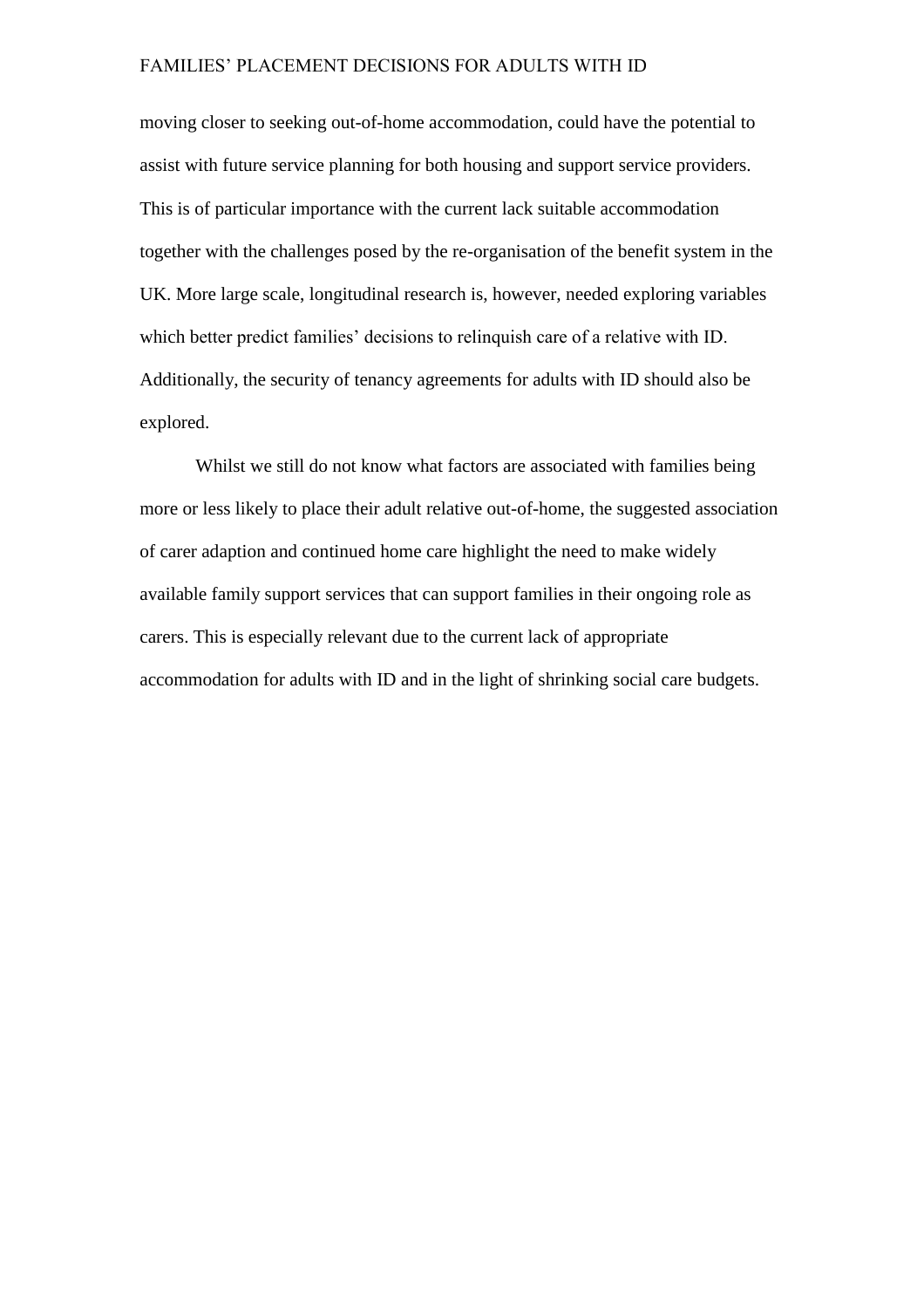#### **References**

- Bédard, M., Molloy, D. W., Squire, L., Dubois, S., Lever, J. A., & O'Donnell, M. (2001). The Zarit Burden Interview: A new short version and screening version. *The Gerontologist, 41*, 652-657. doi: 10.1093/geront/41.5.652
- Blacher, J. (1990). Assessing placement tendency in families with children who have severe handicaps. *Research in Developmental Disabilities*, *11*(4), 349-359. doi: 10.1016/ 0891-4222(90)90022-Z
- Blacher, J., & Baker, B. L. (1994). Out-of-home placement for children with retardation: Family decision making and satisfaction. *Family Relations*, 10-15.
- Blacher, J., & Hanneman, R. (1993). Out-of-home placement of children and adolescents with severe handicaps: behavioral intentions and behavior. *Research in Developmental Disabilities*, *14*(2), 145-160. doi: [10.1016/0891-](http://dx.doi.org/10.1016/0891-4222(93)90017-E) [4222\(93\)90017-E](http://dx.doi.org/10.1016/0891-4222(93)90017-E)
- Chiu, M. Y. L., & Hung, R. C. H. (2006). Decision-making of Chinese caregivers of adults out-of-home placement. *Journal of Intellectual Disability Research, 50(9)*, 678-689. doi: 10.1111/j.1365-2788.2006.00826.x
- Crockett, L. J., & Crouter, A. C. (Eds.). (2014). *Pathways through adolescence: Individual development in relation to social contexts*. Psychology Press.
- Department of Communities and Local Government (2011). *English IMD 2010 data.* Available from: [www.communities.gov.uk/publications/corporate/statistics/](http://www.communities.gov.uk/publications/corporate/statistics/%20%09indices2010)  [indices2010](http://www.communities.gov.uk/publications/corporate/statistics/%20%09indices2010)
- Department of Health (2001). Valuing People: A New Strategy for Learning Disability for the 21st Century: Department of Health, London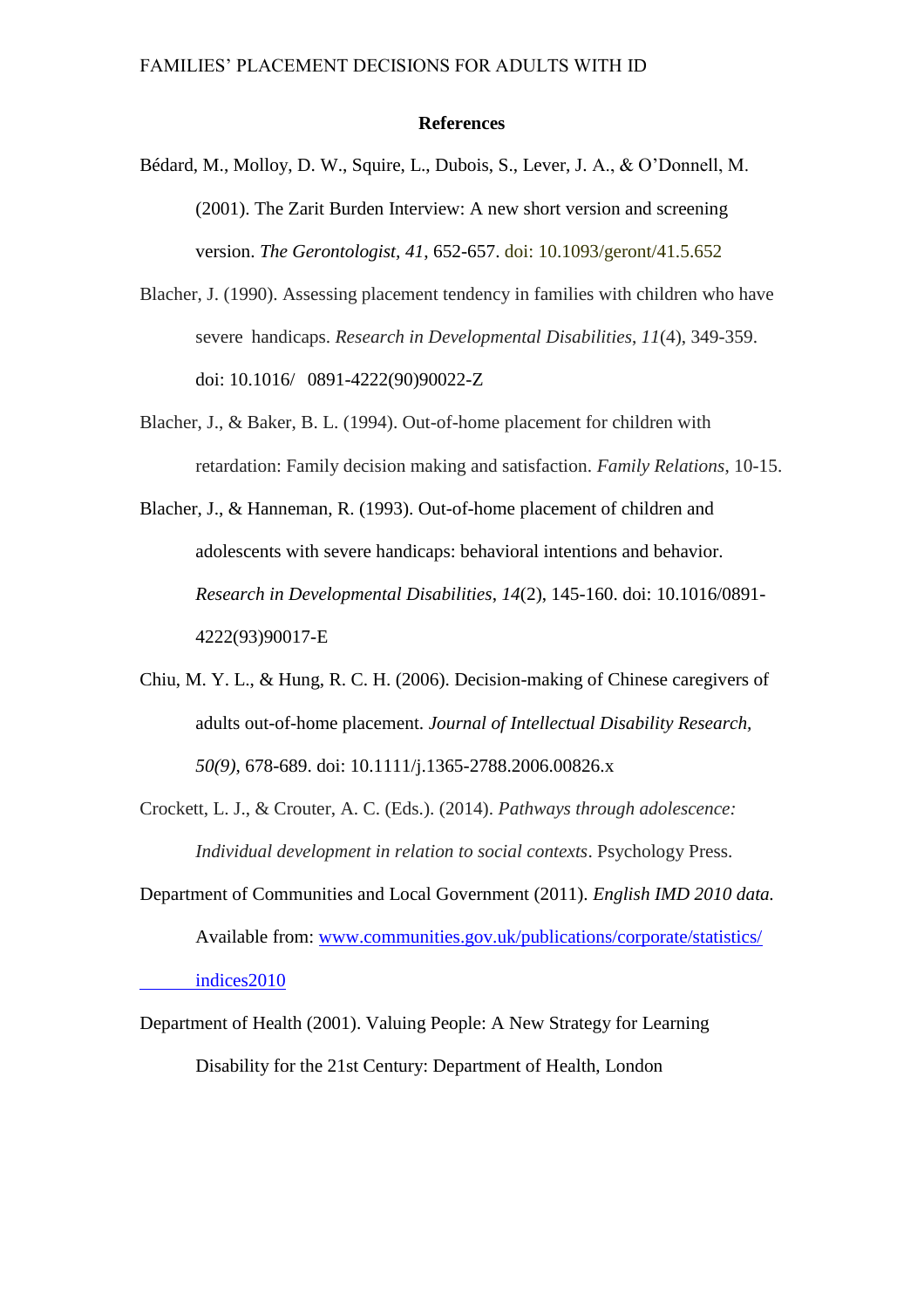- Department of Health (2009). Valuing People Now: A New Three-Year Strategy for People with Learning Disabilities. The Stationery Office London
- Department of Health (2011). Illustrative cost models in learning disabilities social care provision. Healthcare market intelligence, Laing & Buisson, London
- Dunst, C. J., Jenkins, V., & Trivette, C. M. (1984). 'The Family Support Scale: Reliability and Validity'. *Journal of Individual, Family and Community Wellness*, *1*, 45-52
- Dunst, C. J., & Leet, H. E. (1986). Family Resources Scale, FRS. Cambridge, MA: Brookline Books
- Dunst, C. J., & Leet, H. E. (1987). Measuring the adequacy of resources in households with young children. *Child: Care, Health and Development, 13,*  111–125.
- EuroQol Group. EuroQol. A new facility for the measurement of health-related quality of life. Health Policy 1990;16:199-208.
- Fredrich, W. N., Greenburg, M. T., & Crnic, K. (1983). A short form of the questionnaire on resources and stress. *American Journal of Mental Deficiency,*  1, 41-48
- Grey, J. M., Griffith, G. M., Totsika, V., & Hastings, R. P. (2015). Families' experiences of seeking out‐of‐home accommodation for their adult child with an intellectual disability. *Journal of Policy and Practice in Intellectual Disabilities*, *12*(1), 47-57. doi: 10.1111/jppi.12106
- Grey, J. M., Totsika, V., & Hastings, R. P. (2018). Physical and psychological health of family carers co‐residing with an adult relative with an intellectual disability. *Journal of Applied Research in Intellectual Disabilities*, *31*, 191- 202. doi: 10.1111/jar.12353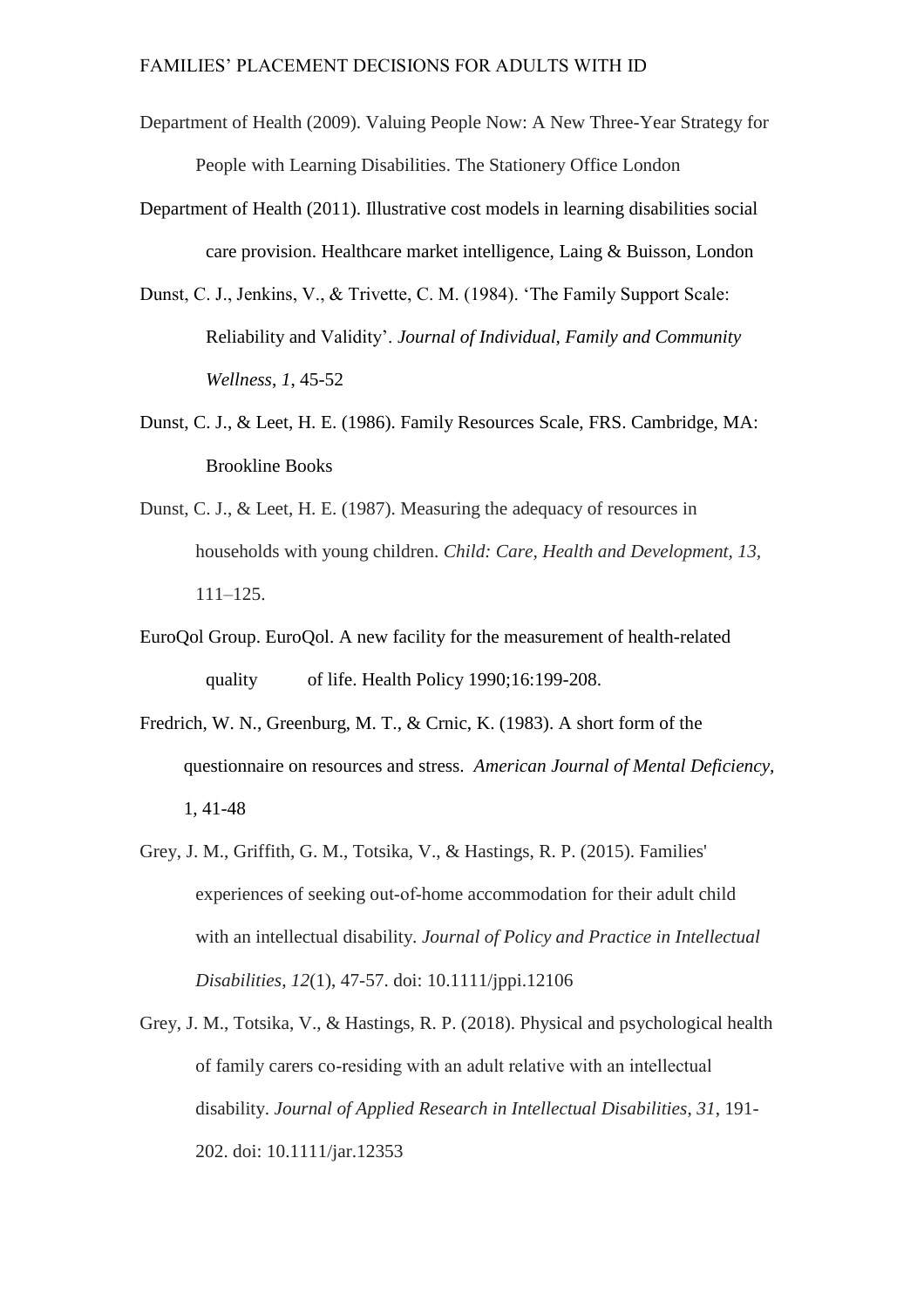Griffith, G.M., Hastings, R.P., Oliver, C., Howlin, P., Moss, J., Petty, J., & Tunnicliffe, P. (2011). Psychological distress and well-being in mothers and fathers of children with Angelman, Cornelia de Lange and Cri du Chat Syndromes. *Journal of IntellectualDisability Research*, 55, 397-411. doi: 10.1111/j.1365-2788.2011.01386.x

Hanneman, R., & Blacher, J. (1998). Predicting placement in families who have children with severe handicaps: A longitudinal analysis. *American Journal on Mental Retardation*, *102*(4), 392-408

Kessler, R. C., Andrews, G., Colpe, L. J., Hiripi, E., Mroczek, D. K., Normand, S.-L. T., Walters, E. E., & Zaslavsky, A. (2002). Short screening scales to monitor population prevalences and trends in non-specific psychological distress. *Psychological Medicine, 32*, 959-976. doi: <http://dx.doi.org/10.1017/S0033291702006074>

- Kessler, R. C., Barker, P. R., Colpe, L. J., Epstein, J. F., Gfroerer, J. C., Hiripi, E., Howes, M. J, Normand, S-L. T., Manderscheid, R. W., Walters, E. E., & Zaslavsky, A. M. (2003). Screening for serious mental illness in the general population *Archives of General Psychiatry*. *60(2),* 184-189. doi 10.1001/archpsyc.60.2.184
- Llewellyn, G., Dunn, P., Fante, M., Turnbull, L., & Grace, R. (1999). Family factors influencing out‐of‐home placement decisions. *Journal of Intellectual Disability Research*, *43*(3), 219-233. doi: 10.1046/ j.1365-2788.1999.00189.x
- Llewellyn, G., McConnell, D., Gething, L., Cant, R., & Kendig, H. (2010). Health status and coping strategies among older parent-carers of adults with intellectual disabilities in an Australian sample. *Research in Developmental Disabilities*, 31, 1176-1186. doi: 10.1016/j.ridd.2010.08.003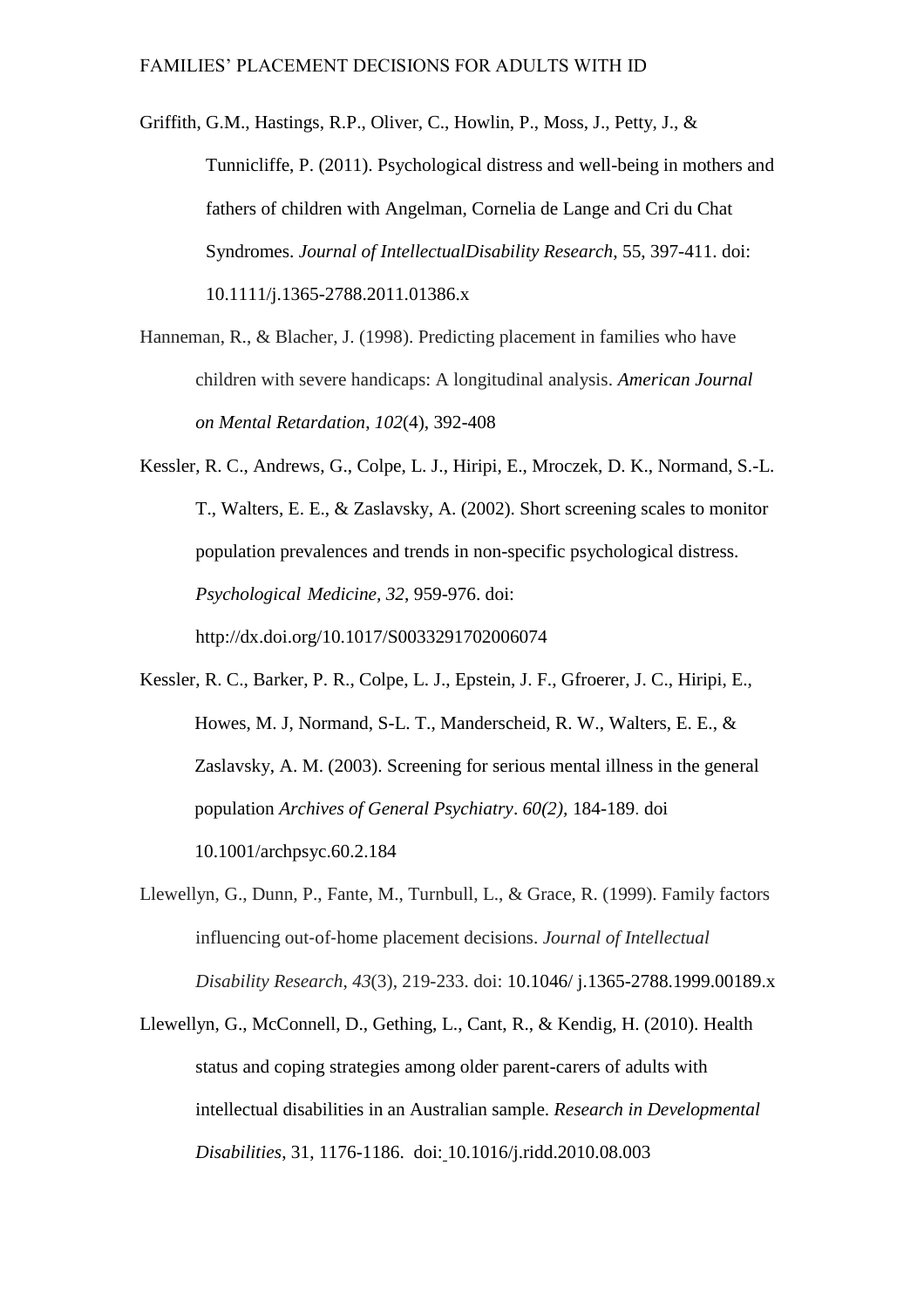Llewellyn G., McConnell, D., Thompson, K., & Whybow, S. (2005). Out-of-home placement of school-aged children with disabilities and high support needs. *Journal of Applied Research in Intellectual Disabilities, 18(1),* 1-6. doi: 10.1111/j.1468-3148.2004.00201.x

Llewellyn, G., Thompson, K., Whybrow, S., McConnell, D., Bratel, J., Coles, D., & Wearing, C. (2003). Supporting families: Family well-being and children with disabilities. *Sydney, Australia, School of Occupation and Leisure Sciences, University of Sydney*.

- McConkey, R., Kelly, F., Mannan, H., & Craig, S. (2011). Moving from family care to residential and supported accommodation: National, longitudinal study of people with intellectual disabilities. *American Association on Intellectual and Developmental Disabilities, 116(4)*, 305-314. doi: <http://dx.doi.org/10.1352/1944-7558-116.4.305>
- McConnell, D., Savage, A., Breitkreuz, R., & Sobsey, D. (2016). Sustainable family care for children with disabilities. *Journal of child and family studies*, *25*(2), 530-544.
- McCubbin, H. I., Olson, D., & Larsen, A. (1981). Family crisis oriented personal scales (F-COPES). In H.I. McCubbin, A.I., Thompson, & M.A. McCubbin, H.A. (Eds.), *Family assessment: Resiliency, coping & adaptation: Inventories for research and practice* (455-507). Madison, WI: University of Wisconsin System.
- McCubbin, H. I., Olson, D. H., Larsen, A. S., Corcoran, K., & Fischer, J. (2000). Family crisis orientated personal evaluation scales [F COPES] (1987, 1991). *Measures for clinical practice*: A sourcebook. 3rd Ed. (2 vols.) NY, Free Pr., 1, 294-297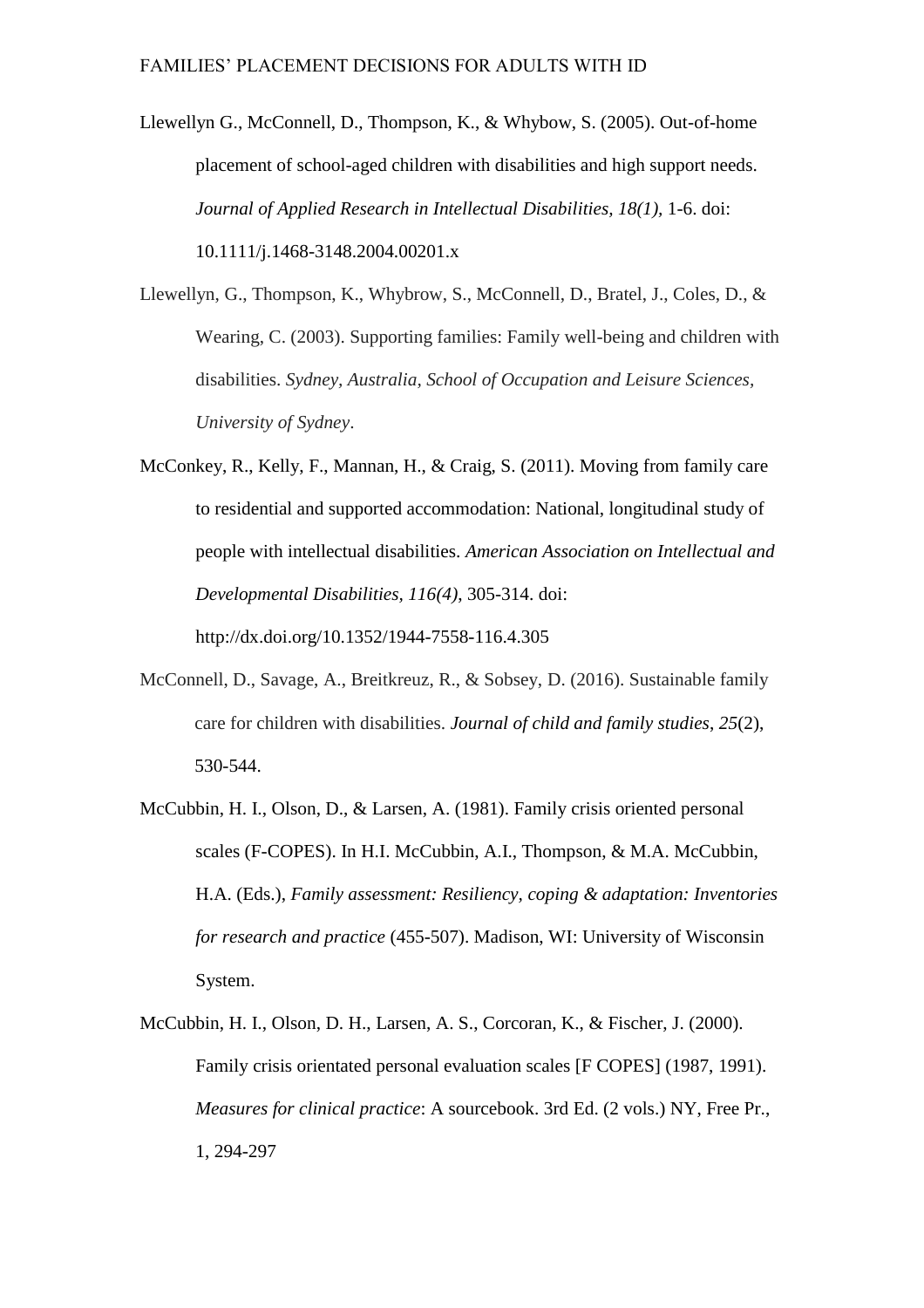- McCubbin, H. I., & Patterson, J. M. (1983). The family stress process: The double ABCX model of family adjustment and adaptation. *Marriage and Family Review* 6, 7–37. doi: 10.1300/J002v06n01\_02
- McIntyre, L. L., Blacher, J., & Baker, B. L. (2002). Behaviour/mental health problems in young adults with intellectual disability: the impact on families. *Journal of Intellectual Disability Research*, *46*(3), 239-249. doi: 10.1046/j.1365-2788.2002.00371.x
- Mencap (2012). Housing for people with a learning disability.
- Nankervis, K. L., Rosewarne, A. C., & Vassos, M. (2011). Respite and parental relinquishment of care: A comprehensive review of the available literature. *Journal of Policy and Practice in Intellectual Disabilties, 8(3)*, 150-162. doi: 10.1111/j.1741-1130.2011.00305.x
- Northern Ireland Statistics and Research Agency (2010). *Northern Irish MDM 2010 data.* Available from: [www.nisra.gov.uk/deprivation/nimdm\\_2010.htm](http://www.nisra.gov.uk/deprivation/nimdm_2010.htm)
- Office for National Statistics (2013), Chapter 3, Equivalised income, Retrieved May 5, 2014, from [www.ons.gov.uk/ons/dcp171776\\_337345.pdf](http://www.ons.gov.uk/ons/dcp171776_337345.pdf) *Office for National Statistics (2013), Annual Survey of Hours and Earnings, 2013 Provisional Results. Retrieved July 22, 2014 from*  <http://www.ons.gov.uk/ons/>*dcp171778\_ 335027.pdf*
- Peer, J. W., & Hillman, S. B. (2012). The mediating impact of coping style on stress perception for parents of individuals with intellectual disabilities. *Journal of Intellectual Disabilities*, *16*(1), 45-59. doi: 10.1177/1744629512440783
- Perry, A., & Black, A. (2006). A prospective study of out-of-home placement tendency in families of children with autism. *Le journal sur les handicaps du développement*, 47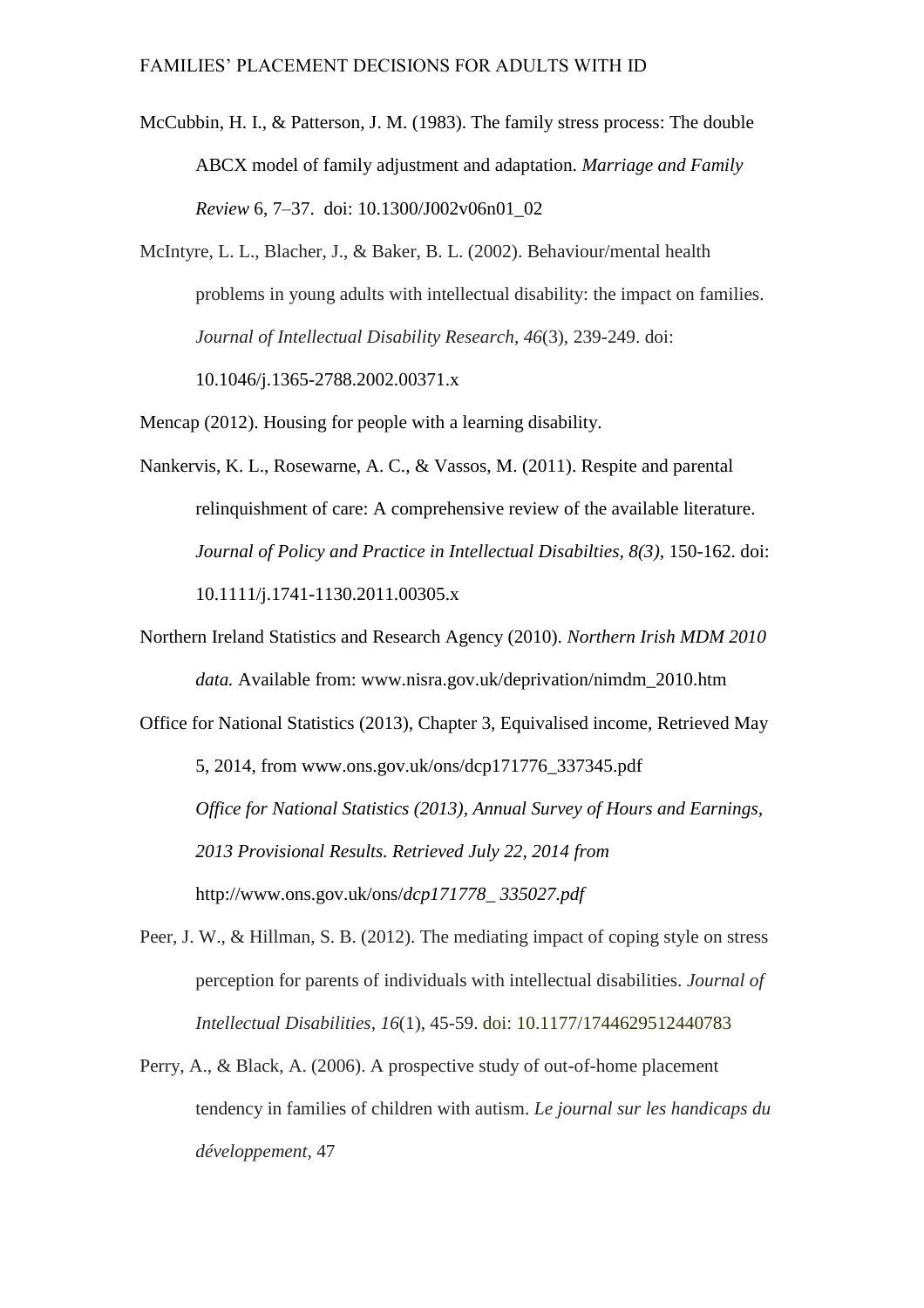- Royston, S., & Rodrigues, L. (2012). Holes in the safety net: The Impact of Universal Credit on Disabled People and their families. London: The Children's Society.
- Scottish Government (2012). *Scottish IMD 2012 data.* Available from <http://simd.scotland.gov.uk/publication-2012/>
- Simcock, T.J., (2018). Investigating the effect of Welfare Reform on Private Renting. Manchester: UK. Residential Landlords Association. Retrieved from: [https://research.rla.org.uk/wpcontent/uploads/investigating-effect-welfare](https://research.rla.org.uk/wpcontent/uploads/investigating-effect-welfare-)reform-private-renting.pdf
	- Slayter, E., & Springer, C. (2011). Child welfare-involved youth with intellectual disabilities: Pathways into and placements in foster care. *Intellectual and developmental disabilities*, *49*(1), 1-13. DOI: 10.1352/1934-9556-49.1.1
- Taggart, L., Truesdale-Kennedy, M., Ryan, A., & McConkey, R. (2012). Examining the support needs of aging family carers in developing future plans for a relative with an intellectual disability. *Journal of Intellectual Disabilities*, *16(3),* 217-234. doi: 10.1177/1744629512456465
- United Nations (2006) *Convention on the rights of persons with a disability, 2006*. <http://www.un.org/disabilities/documents/convention/convoptprot-e.pdf> (downloaded 03rd January 2015)
- Welsh Assembly Government (2007). Statement on policy and practice for adults with a learning disability.
- Welsh Assembly Government (2011). *Welsh IMD 2011 data*. Available from: <https://statswales.wales.gov.uk/Catalogue/Community-Safety-and-Social->Inclusion/Welsh-Index-of-Multiple-Deprivation/WIMD-2011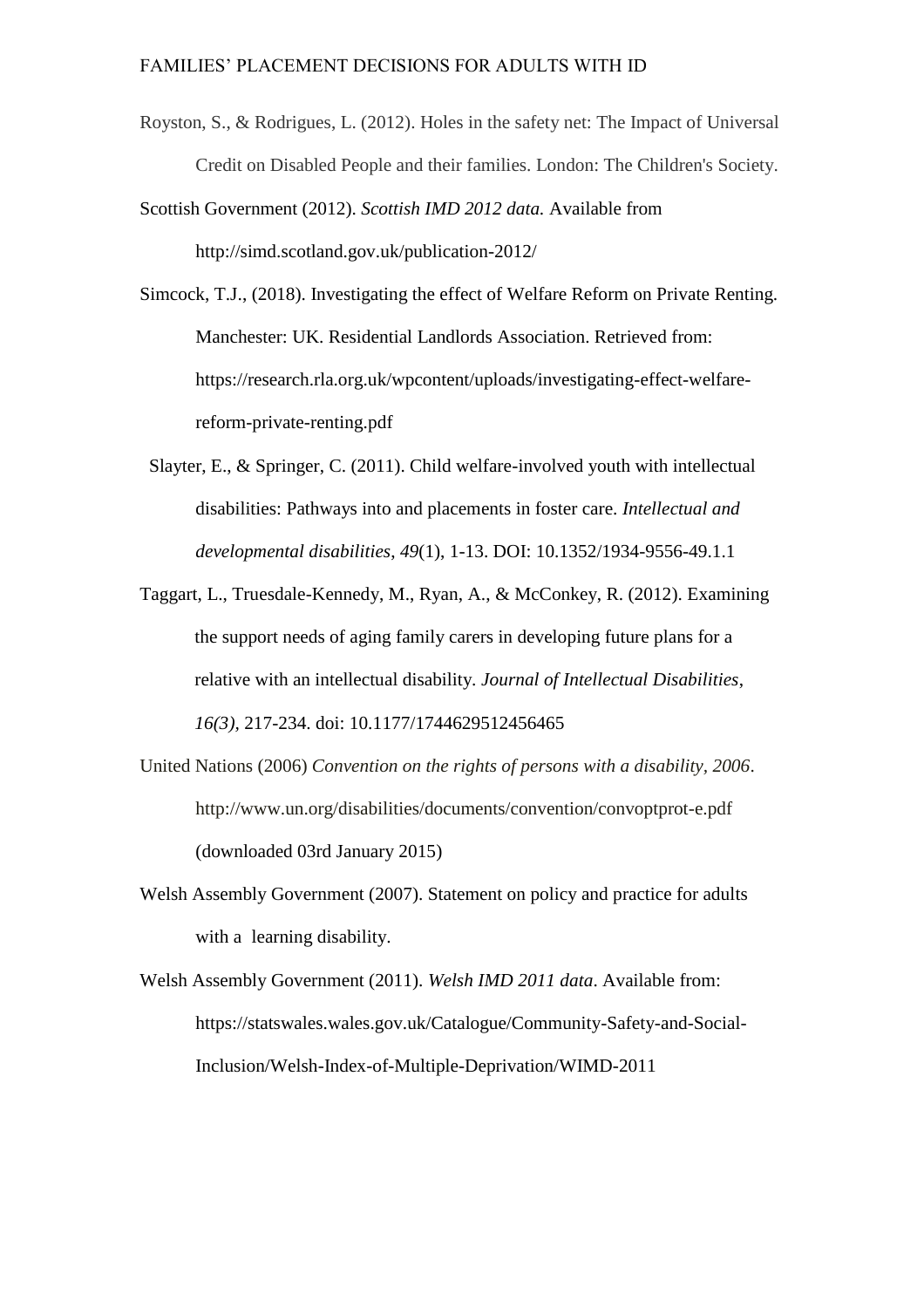Zarit, S.H., Reever, K.E., & Bach-Peterson, J. (1980). Relatives of the impaired elderly: correlates of feelings of burden. *Gerontologist, 20(6),* 649-55.doi: 10.1093/geront/20.6.649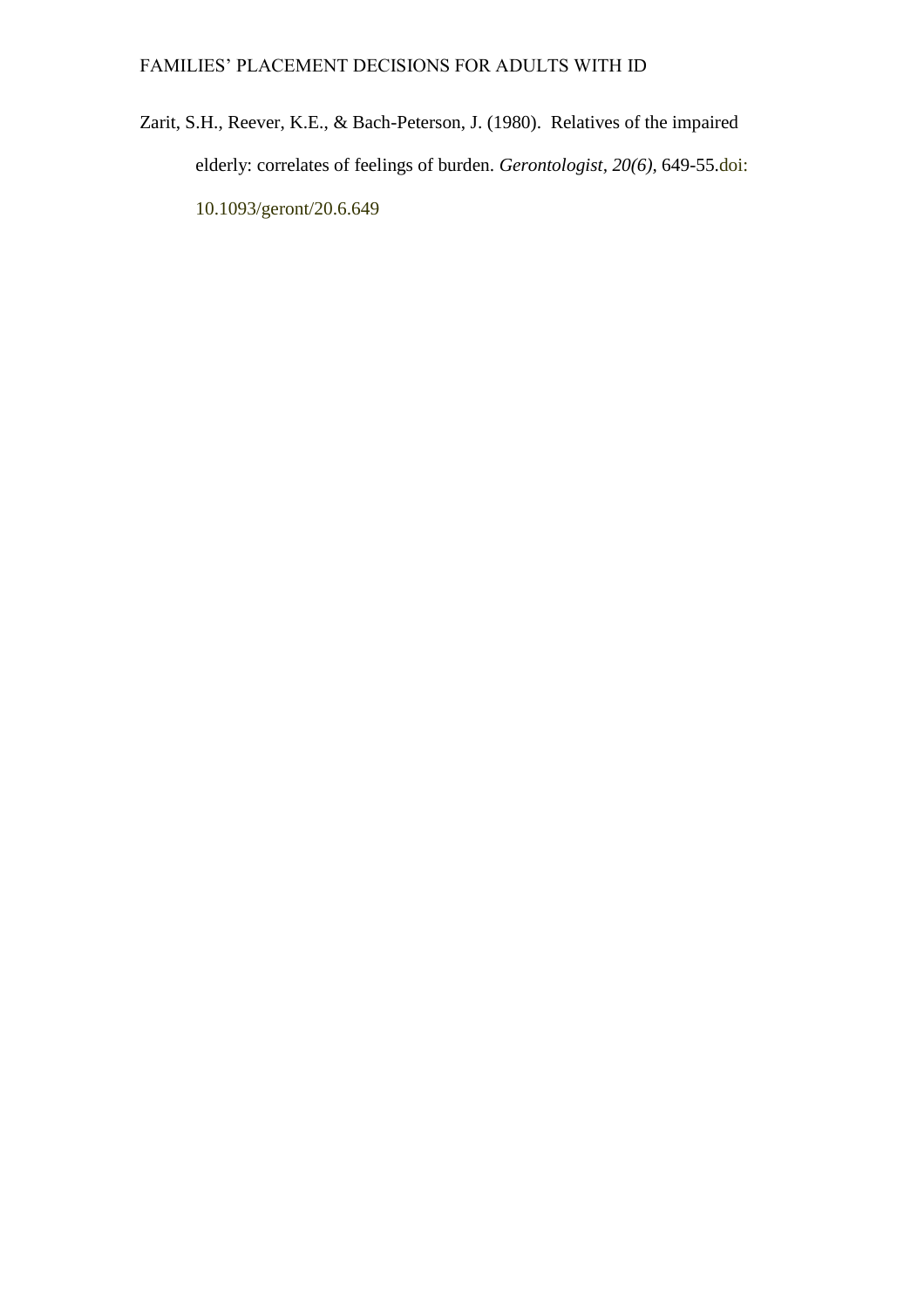# Table 1 Demographic characteristics for participating carers and their adult relatives

with ID

|                                                                    | Number and   |
|--------------------------------------------------------------------|--------------|
|                                                                    | percentage   |
| Family carer's gender :<br>Male                                    | 11 (14.7%)   |
| Female                                                             | 64 (85.3%)   |
| Country of residency England                                       | 46 (61.3%)   |
| Wales                                                              | 27 (36.0%)   |
| Other (Northern Ireland & Scotland)                                | 2(2.7%)      |
| Relationship to adult with ID:                                     |              |
| Mother/step-mother                                                 | $60(80.0\%)$ |
| Father/step-father                                                 | $10(13.3\%)$ |
| Sister/step-sister/sister-in-law                                   | $3(4.0\%)$   |
| Spouse/partner                                                     | $1(1.3\%)$   |
| Other relatives (including aunt/uncle, cousin, daughter)           | 1(1.3%)      |
| Living with spouse/partner<br>Carer marital status:                | 42 (56.0%)   |
| Not living with spouse/partner                                     | 33 (44.0%)   |
| Number of people living in family home (incl. adult with ID):      |              |
| Two                                                                | 23 (30.7%)   |
| Three                                                              | 40 (53.3%)   |
| Four or more                                                       | 12 (16.0%)   |
| No/low level of education                                          | 35 (48.6%)   |
| Advanced school education or above                                 | 37 (51.4%)   |
| Yes (full or part time)<br>Carer employment status                 | 25 (33.3%)   |
| N <sub>o</sub>                                                     | 50 (66.7%)   |
| Income poverty                                                     |              |
| Families with a weekly net income at/or below poverty line         | 33(44.0%)    |
| Families with a weekly net income above poverty line               | 42 (56.0%)   |
| Gender of adult relative with ID:<br>Male                          | 46 (61.3%)   |
| Female                                                             | 29 (38.7%)   |
| Adult with ID able to speak/sign 30 words or more: Yes             | 56 (74.7%)   |
| N <sub>o</sub>                                                     | 18 (24.0%)   |
| Visual impairment                                                  | $7(9.5\%)$   |
| Hearing impairment                                                 | 13 (15.6%)   |
| Needs support to eat                                               | 24 (32.0%)   |
| <b>Communication difficulties</b>                                  | 18 (24.3%)   |
| Incontinent during the<br>Daytime                                  | 17 (23.0%)   |
| Night time                                                         | 7(11.7%)     |
| Has epileptic seizures                                             | 12 (16.7%)   |
| Adult relative with ID attends a day time activity (including paid |              |
| work, workshop, voluntary work, day centre, respite provision)     | 63 (86.3%)   |